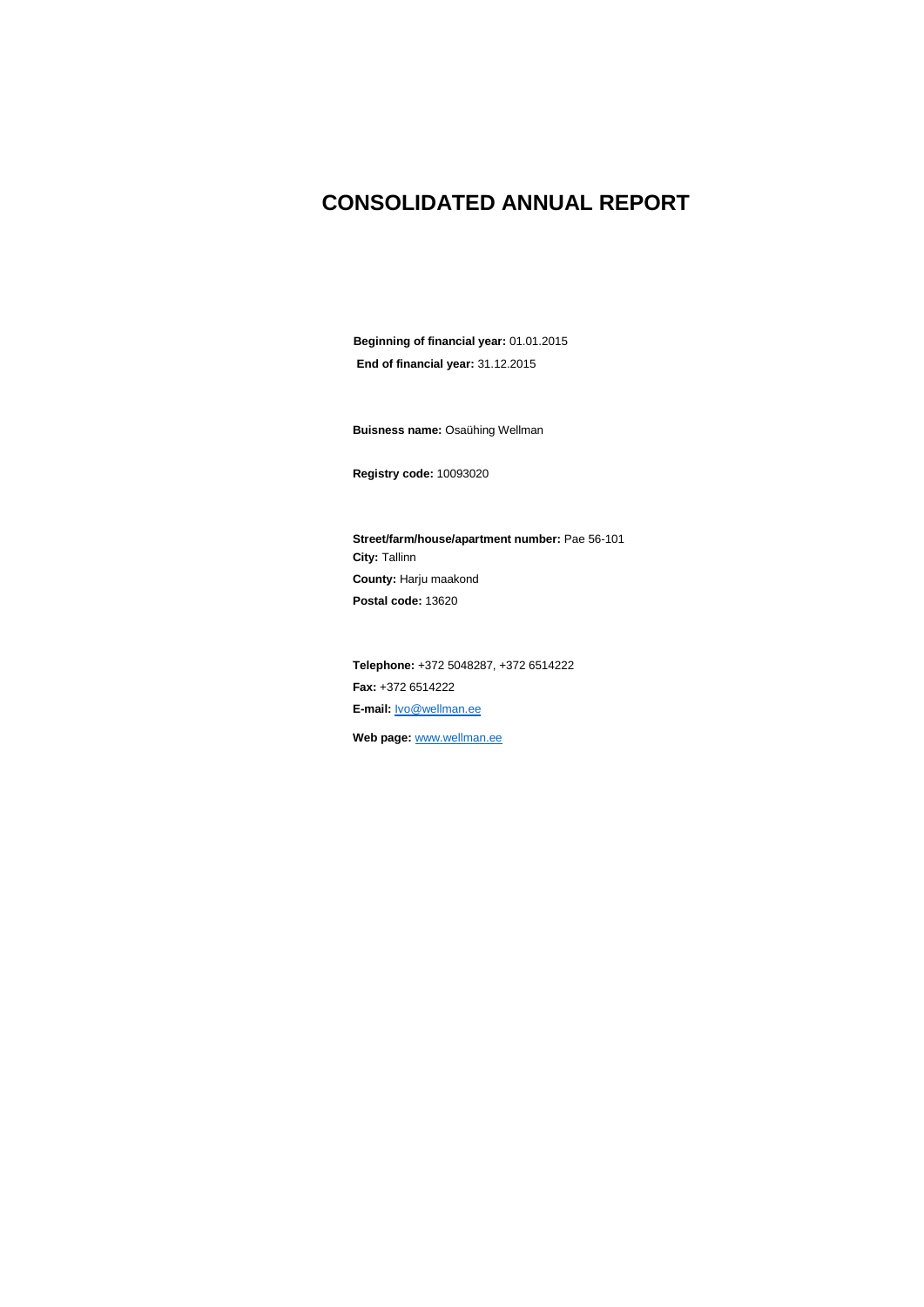## Sisukord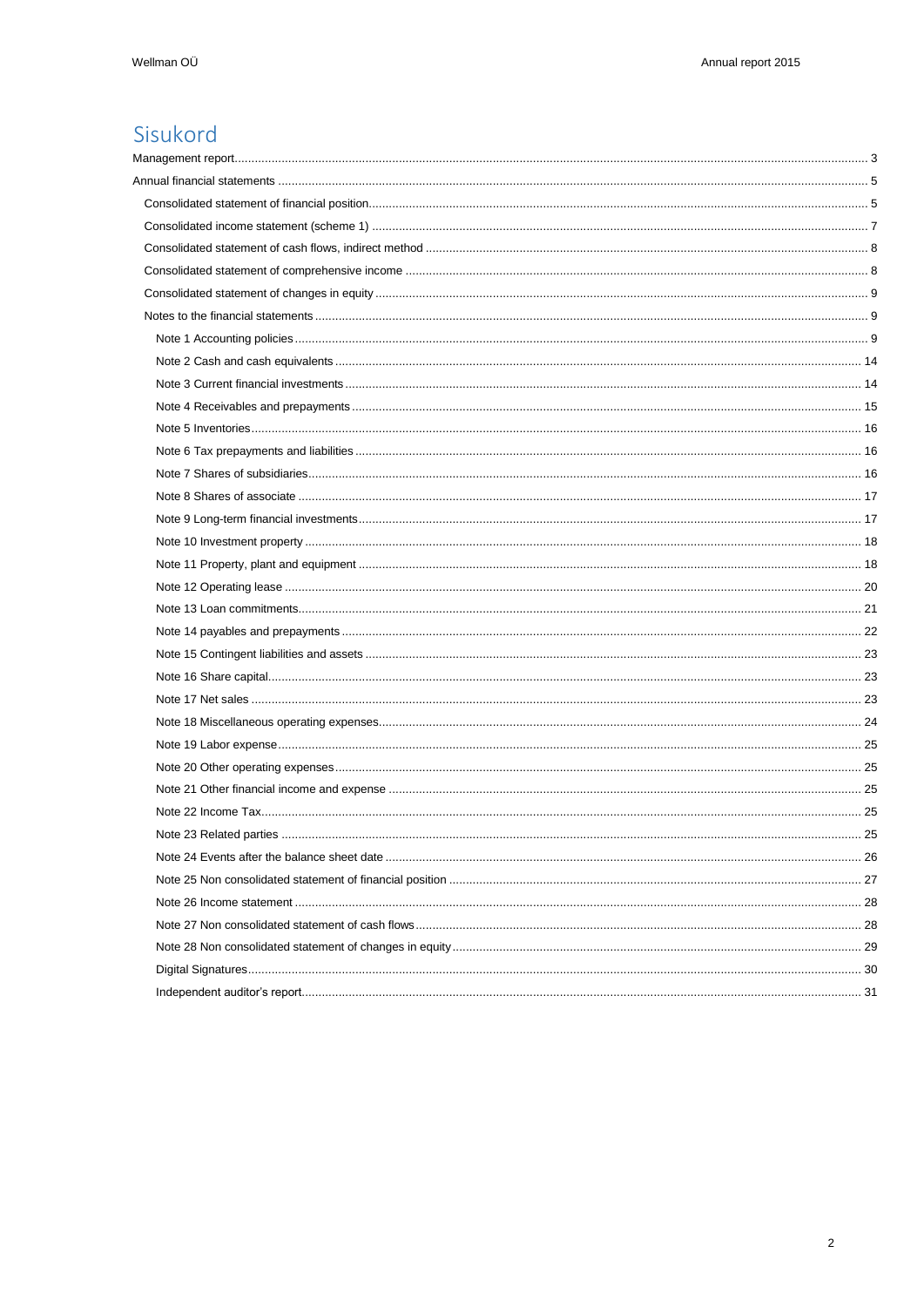### <span id="page-2-0"></span>**Management report**

#### **OÜ Wellman incorporates the following companies:**

UAB Wellman – 100% participation in subsidiary operating in the Republic of Lithuania; OÜ Carfox - 100% participation in subsidiary operating in the Republic of Estonia; SIA 3PL Worldwide Solutions – 100% participation in subsidiary operating in the Republic of Latvia; SIA Wellman Logistics – 100% participation in subsidiary operating in the Republic of Latvia: OÜ Investment House – 85% participation in subsidiary operating in the Republic of Estonia (which, in turn, has a 25% participation in AS Wellman Invesco); OÜ Autosky – 51% participation in subsidiary operating in the Republic of Estonia; OÜ Friendly Finance Eesti – 70% participation in subsidiary operating in the Republic of Estonia (which, in turn, has a 100% participation in Friendly Finance s.r.o., Czech Republic – 100% participation in subsidiary Fine Line Services Ltd, Gibraltar – 100% participation in subsidiary Pujckomat s.r.o., Czech Republic - 100% participation in subsidiary Fine Line Services Ltd., Malta – 100% participation in subsidiary Friendly Finance Slovakia s.r.o., Slovakia – 100% participation in subsidiary

#### **Introduction**

2015 was a successful year for Wellman, but also a complicated year. Even though the economic results were satisfactory, this can only be attributed to the immense dedication and consistent efforts of the entire organisation. The economic decline in Russia played a huge role in 2015, along with the general uncertainties in Europe. Even when facing a complicated environment, the group succeeded in strengthening its market positions in Central and Eastern Europe, along with establishing a bridgehead in Asia, Indonesia and Malaysia. The prolongation of the Russian crisis and the ever-deepening economic decline eliminated any chances of generating a profit at the expense of enhancement of logistical volumes, and caused stagnation in Latvian revenues. As expected, the ever-tightening regulatory requirements curbed profits in the Central and Eastern European financial sector. In the absence of economic growth and the consequent lack of demand for major logistical space, several industrial projects were frozen by Eastern European companies.

#### **Overview of the group companies**

**Wellman incorporates companies which have no overlapping interests and pursue completely different profiles. This eliminates the**  risks stemming from a single area of activity and allows the group to stay in the green, even while posting a loss in some areas. The group's portfolio includes:

Wellman Logistics SIA, located in Salaspils, Latvia – management of a 15,000 m² logistical complex and provision of a range of logistical services targeted at companies operating in the Russian Federation (www.3pl.ru).

Provision of consumer credit and other financial services in Poland, Spain, Slovakia and the Czech Republic via companies incorporated by the subsidiary Friendly Finance OÜ (www.friendlyfinance.eu).

Import and sale of new and little-used premium-class Audi, BMW, Porsche and Aston Martin passenger cars (www.autosky.ee). Large-scale repairs and maintenance of Premium-class passenger cars in Estonia under the Carfox brand (www.carfox.ee).

Wellman Logistikos Parkas, operated by Wellmann UAB in Kaunas, Lithuania – a logistical park accommodating more than 10 ha along Via Baltica. Cash collection services in the Netherlands and the Czech Republic: DeVries Justitia.

IT solutions for credit management companies: Wisemedia, with its head office in Tartu. Various exclusive real estate objects in Estonia, Latvia and Egypt: rental and management.

Financing of machine engineering companies in Estonia (www.pioneer.ee)

The parent company Wellman OÜ focuses on marketing and management services and the provision of financing to its subsidiaries.

#### **Revenue, expenses and profit**

The group's total revenue amounted to EUR 15,114,564 in 2015 (2014: EUR 11,027,881) and total loss to EUR -1,351,891 (2014: EUR 778,018 profit).

Rather than failure to generate a profit from economic activities, the balance sheet loss for 2015 can be attributed to the tidying-up of the group's consolidated balance sheet, and objective revaluations. All doubtful receivables were removed from the balance sheet, with the real estate portfolio marked to market, and any items misrepresenting the company's financial position removed without compromise.

#### **Personnel**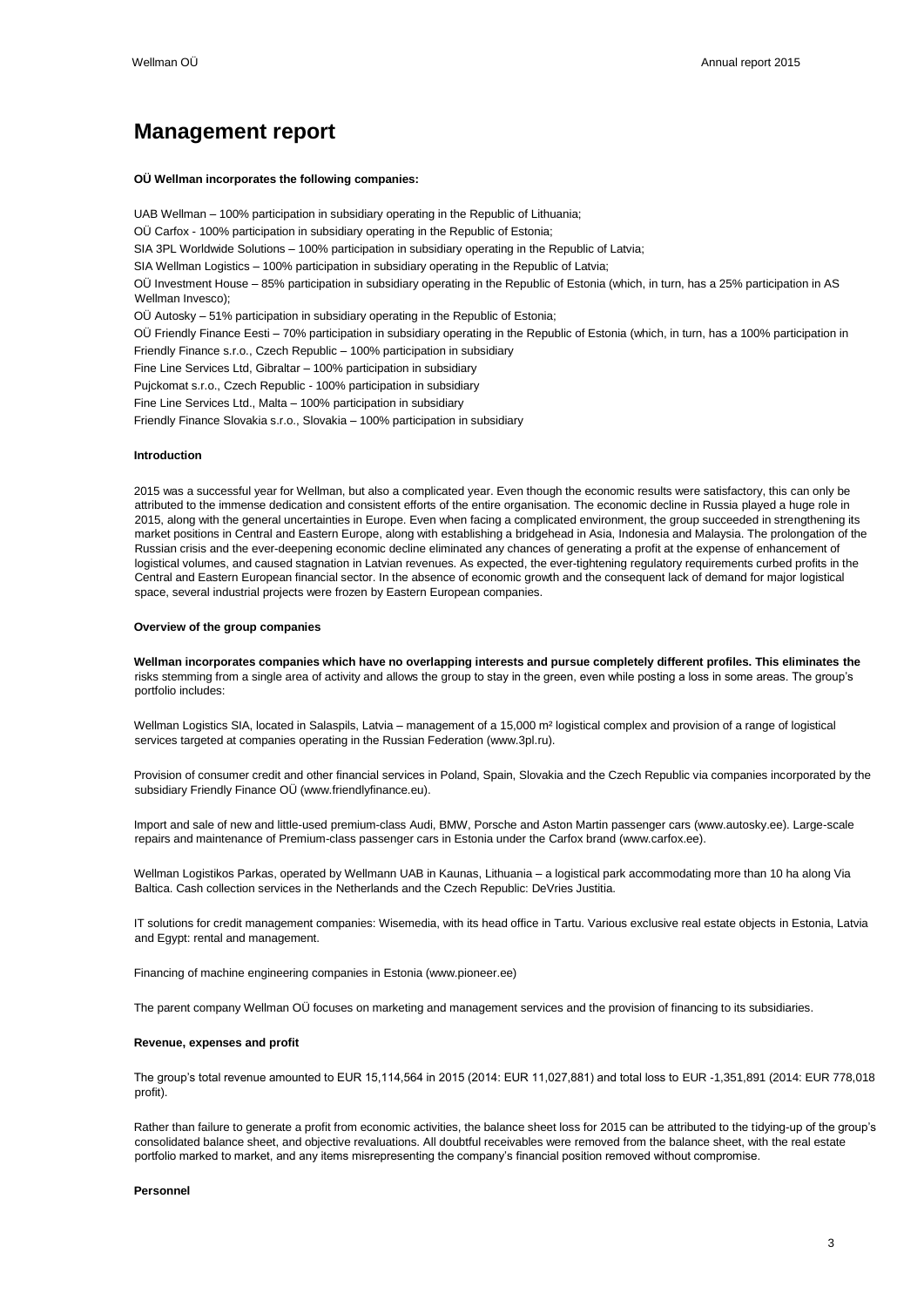The group had more than 300 employees in 2015. Personnel expenses (including social taxes) amounted to EUR 1,721,182 in the financial year (2014: EUR 1,292,391).

#### **Objectives for the next financial year**

Preliminary agreements on disposal of several major group companies were concluded in the financial year: Wellman Logistics Center and Friendly Finance, valued at 7.3 M€ and 16M€. The contracts for sale are scheduled to be concluded at the beginning of 2016, subject to successful negotiations.

In 2016, the group plans to further develop its financial service offers in the Baltic Sea region, and set up a fund to unite investors of similar mindset and vision.

**Ivo Tahk CEO**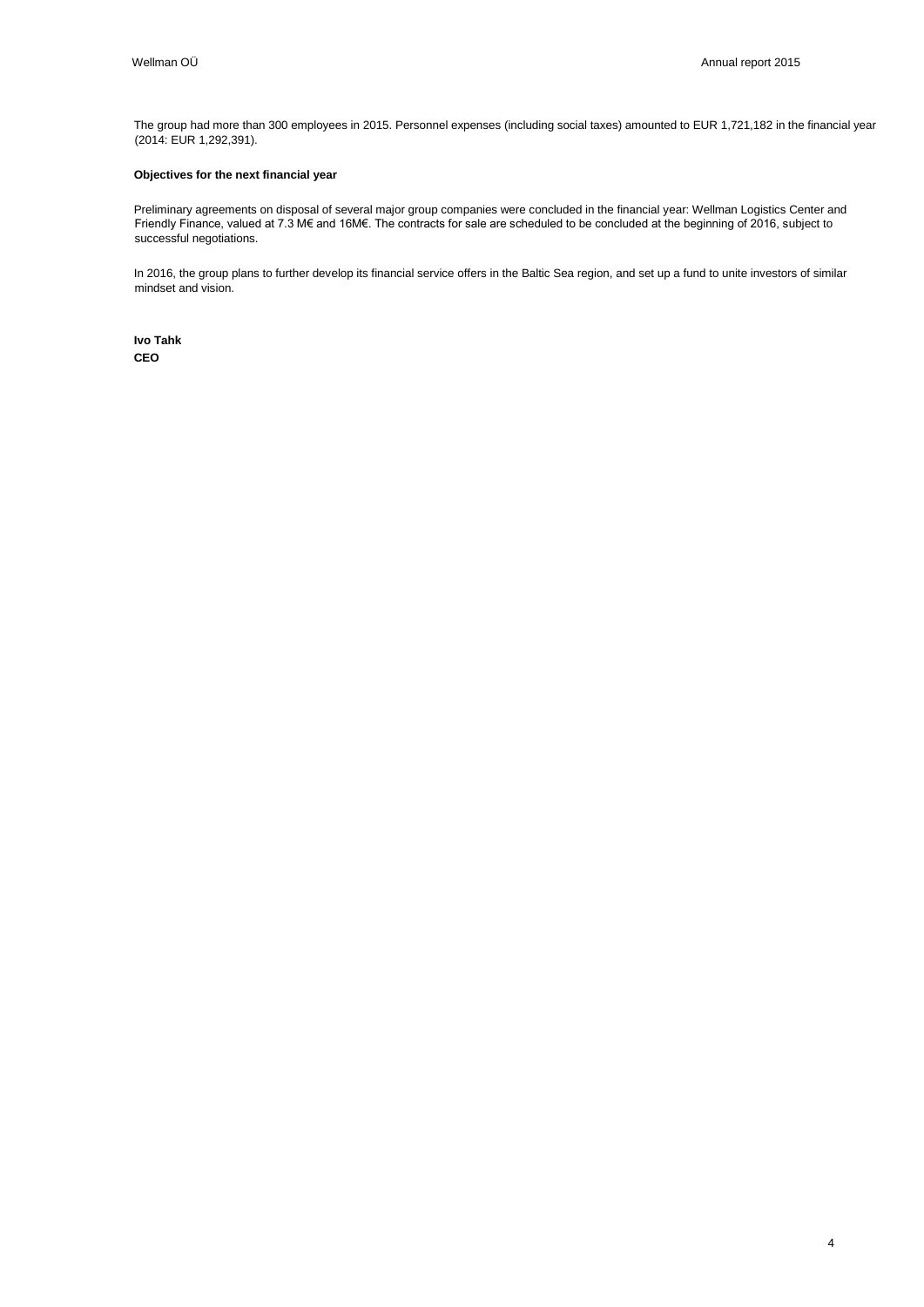## <span id="page-4-0"></span>**Annual financial statements**

## <span id="page-4-1"></span>**Consolidated statement of financial position**

(in Euros)

|                                      | 31.12.2015 | 31.12.2014 | <b>Note</b><br>nr |
|--------------------------------------|------------|------------|-------------------|
| Assets                               |            |            |                   |
| <b>Current assets</b>                |            |            |                   |
| Cash and cash equivalents            | 1 771 344  | 978 023    | 2                 |
| <b>Financial investments</b>         | 0          | 912        | 3                 |
| Receivables and prepayments          | 14 548 441 | 10 423 563 | 4                 |
| Inventories                          | 556 224    | 834 518    | 5                 |
| <b>Total current assets</b>          | 16 876 009 | 12 237 016 |                   |
| Non-current assets                   |            |            |                   |
| <b>Financial investments</b>         | 107 049    | 310 633    | 9                 |
| Receivables and prepayments          | 430 495    | 796 714    | 4                 |
| Investment property                  | 1 335 931  | 1 345 744  | 10                |
| Property, plant and equipment        | 5 361 082  | 5 653 521  | 11                |
| Intangible assests                   | 255 672    | 198 765    |                   |
| <b>Total non-current assets</b>      | 7 490 229  | 8 305 377  |                   |
| <b>Total assets</b>                  | 24 366 238 | 20 542 393 |                   |
| Liabilities and equity               |            |            |                   |
| Liabilities                          |            |            |                   |
| <b>Current liabilities</b>           |            |            |                   |
| Loan liablities                      | 6 038 412  | 2 483 645  | 13                |
| Payables and prepayments             | 5 391 266  | 2 884 332  | 14                |
| <b>Total current liabilities</b>     | 11 429 678 | 5 367 977  |                   |
| Non-current liabilities              |            |            |                   |
| Loan liablities                      | 2 196 840  | 2 983 909  | 13                |
| Payables and prepayments             | 236 628    | 320 408    | 14                |
| Provisions                           | 266 563    | 275 685    |                   |
| <b>Total non-current liabilities</b> | 2700 031   | 3 580 002  |                   |
| <b>Total liabilities</b>             | 14 129 709 | 8 947 979  |                   |
| Equity                               |            |            |                   |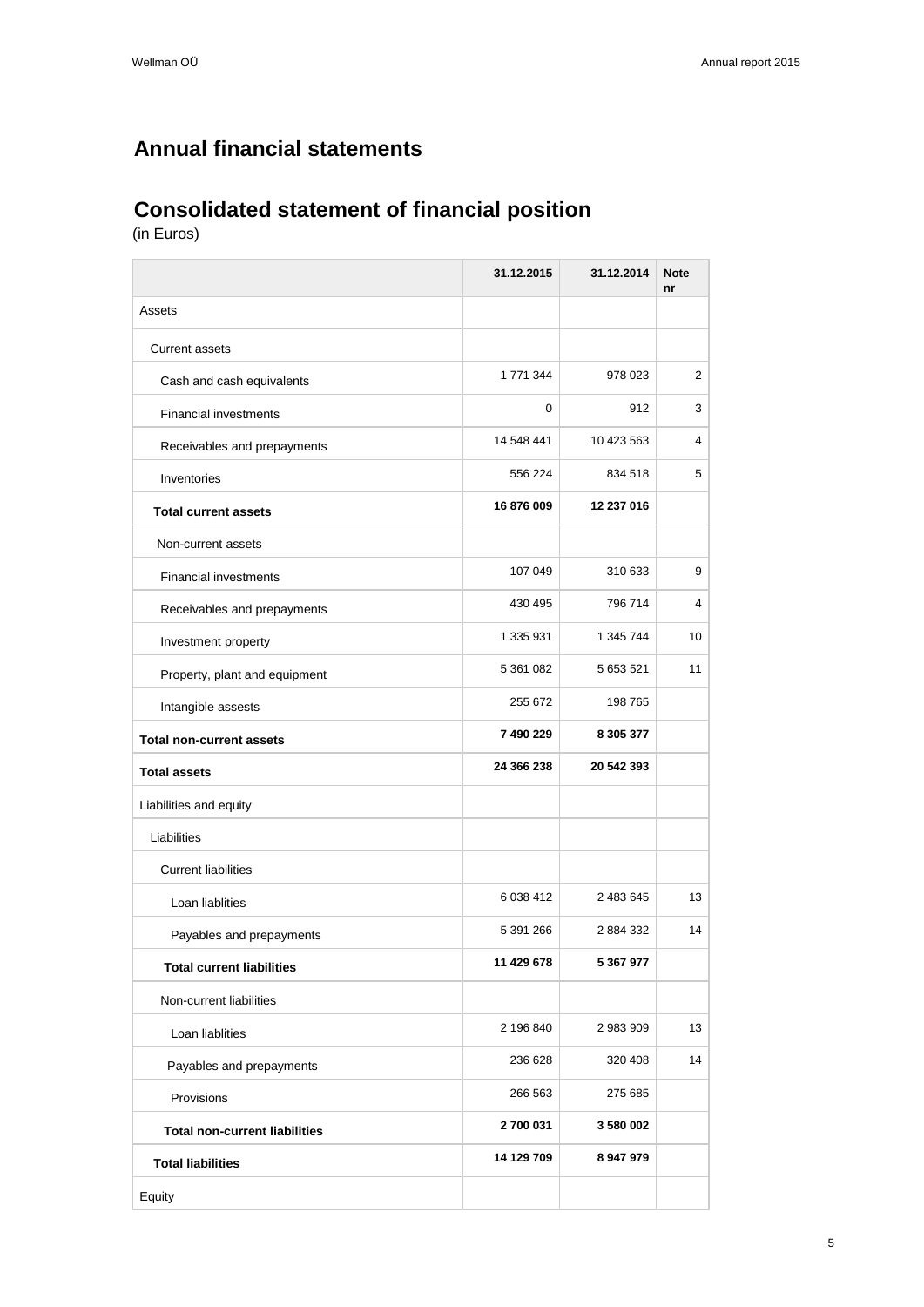| Equity held by shareholders and partners in parent<br>company       |               |            |    |
|---------------------------------------------------------------------|---------------|------------|----|
| <b>Issued capital</b>                                               | 25 5 65       | 25 565     | 16 |
| Statutory reserv capital                                            | 27 451        | 37 404     |    |
| Other reserves                                                      | 45 761        | 45 761     |    |
| Unrealised exchange rate                                            | $-89358$      | $-96.932$  |    |
| Retained earnings (loss)                                            | 9 9 9 1 3 1 7 | 9672992    |    |
| Annual period profit (loss)                                         | $-1.344450$   | 443 980    |    |
| Total equity held by shareholders and partners in<br>parent company | 8 656 286     | 10 128 770 |    |
| Minority interests                                                  | 1 580 243     | 1 465 644  |    |
| <b>Total equity</b>                                                 | 10 236 529    | 11 594 414 |    |
| <b>Total liabilities and equity</b>                                 | 24 366 238    | 20 542 393 |    |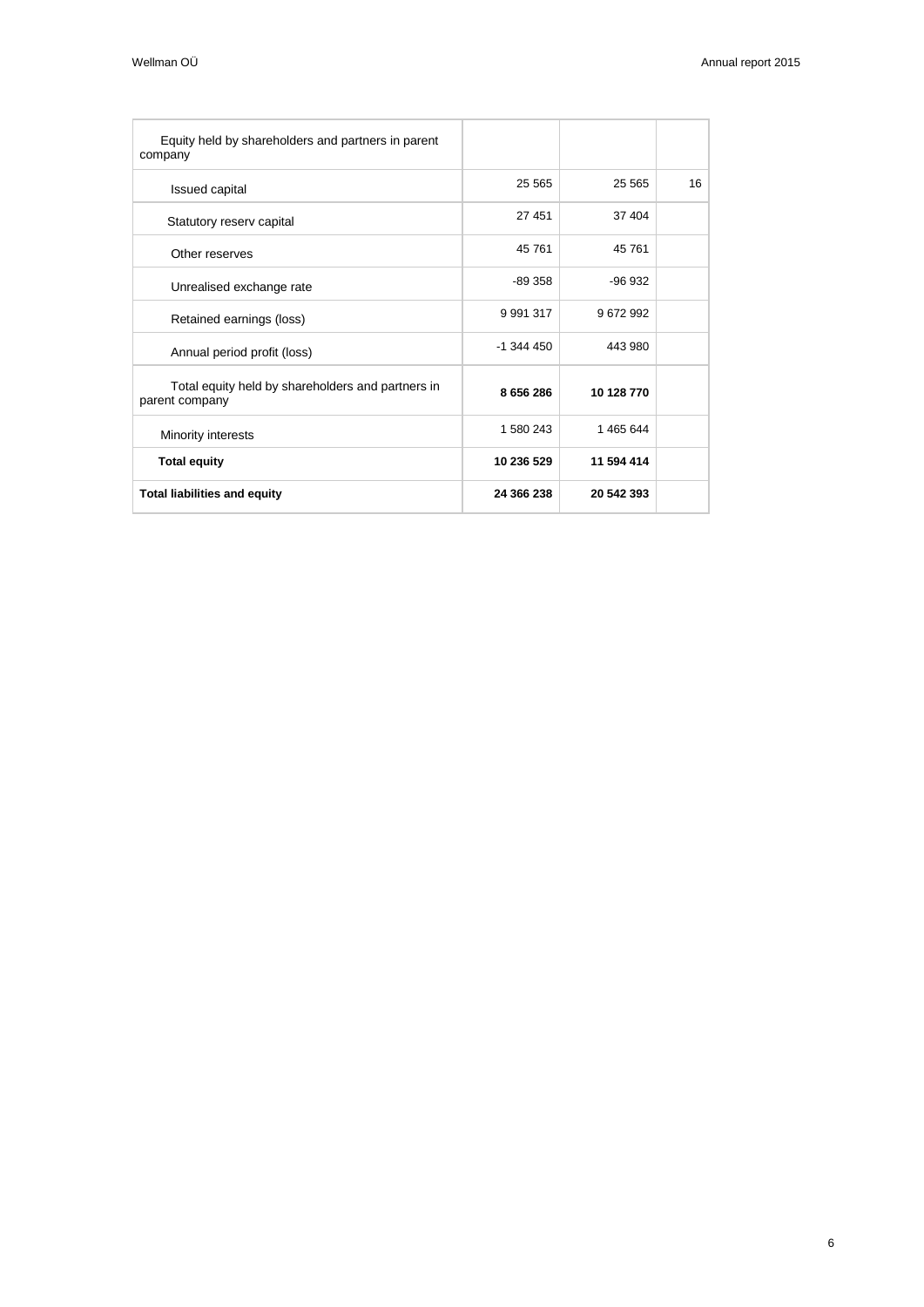# <span id="page-6-0"></span>**Consolidated income statement (scheme 1)**

|                                                                   | 2015         | 2014          | <b>Note</b><br>nr |
|-------------------------------------------------------------------|--------------|---------------|-------------------|
| Revenue                                                           | 15 114 564   | 11 027 881    | 17                |
| Other income                                                      | 133791       | 1 504 801     |                   |
| Raw materials and consumables used                                | $-1$ 150 683 | $-1$ 180 811  |                   |
| Other operating expense                                           | -9 961 426   | -6 613 954    | 18                |
| Employee expense                                                  | -1 721 182   | -1 292 391    | 19                |
| Depreciation and impairment loss (reversal)                       | -428 657     | $-444$ 123    |                   |
| Other expense                                                     | -1 136 927   | -478 032      | 20                |
| <b>Total profit (loss)</b>                                        | 849 480      | 2 5 2 3 3 7 1 |                   |
| Other financial income and expense                                | $-619827$    | $-287000$     | 21                |
| Profit (loss) before tax                                          | 229 653      | 2 2 3 6 3 7 1 |                   |
| Income tax expense                                                | -1 581 544   | $-1458353$    | 22                |
| Annual period profit (loss)                                       | -1 351 891   | 778 018       |                   |
| Profit (loss) from shareholders and partners in<br>parent company | $-1$ 344 450 | 443 980       |                   |
| Profit (loss) from minority interests                             | $-7441$      | 334 038       |                   |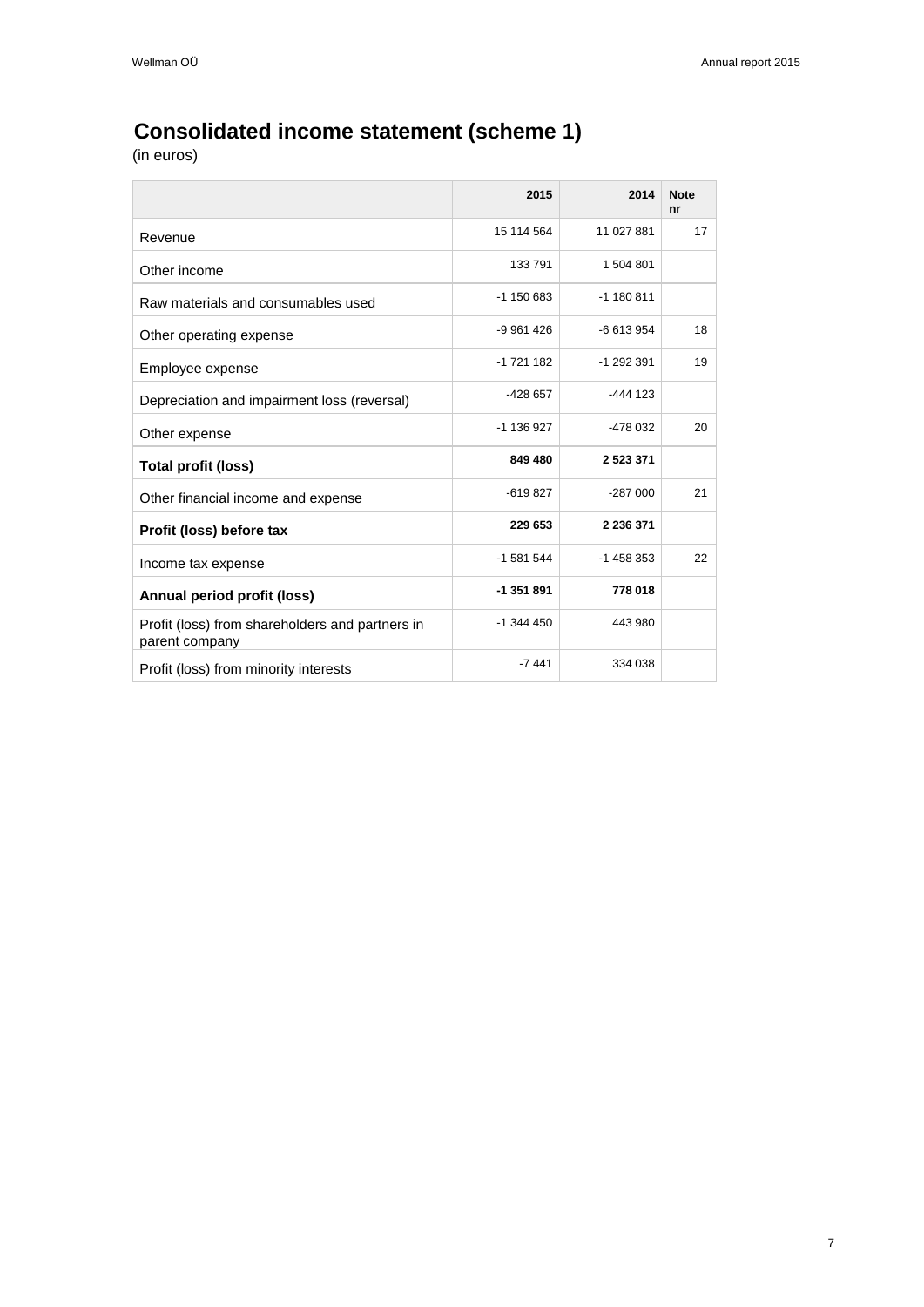## <span id="page-7-0"></span>**Consolidated statement of cash flows, indirect method**

(in Euros)

|                                                                           | 2015       | 2014       |
|---------------------------------------------------------------------------|------------|------------|
| Cash flows from operating activities                                      |            |            |
| Profit (loss)                                                             | 849 480    | 2 523 371  |
| Adjustments                                                               |            |            |
| Depreciation and impairment loss (reversal)                               | 428 657    | 444 123    |
| Other adjustments                                                         | 0          | 113 358    |
| <b>Total adjustments</b>                                                  | 428 657    | 557481     |
| Changes in receivables and prepayments related<br>to operating activities | -4 124 879 | -3 513 467 |
| Changes in inventories                                                    | 278 294    | $-205884$  |
| Changes in payables and prepayments related to<br>operating activities    | 2 506 933  | 863 156    |
| Total cash flows from operating activities                                | $-61515$   | 224 657    |
| Cash flows from investing activities                                      |            |            |
| Loans given                                                               | $-3451000$ | -3 397 556 |
| Repayments of loans given                                                 | 2888000    | 3 361 697  |
| Total cash flows from investing activities                                | -563 000   | $-35859$   |
| Cash flows from financing activities                                      |            |            |
| Loans received                                                            | 1 507 194  | 449 529    |
| Total cash flows from financing activities                                | 1 507 194  | 449 529    |
| <b>Total cash flows</b>                                                   | 882 679    | 638 327    |
| Cash and cash equivalents at beginning of period                          | 978 023    | 436 628    |
| Change in cash and cash equivalents                                       | 882 679    | 638 327    |
| Effect on exchange rate changes on cash and<br>cash equivalents           | -89 358    | $-96932$   |
| Cash and cash equivalents at end of period                                | 1 771 344  | 978 023    |

# <span id="page-7-1"></span>**Consolidated statement of comprehensive income**

|                                            | 2015       | 2014      |
|--------------------------------------------|------------|-----------|
| Annual period profit (loss)                | $-1351891$ | 778 018   |
| Other comprehensive income (expense):      |            |           |
| Effect on unrealised exchange rate changes | 7 000      | -109 000  |
| Total other comprehensive income (expense) | 7000       | $-109000$ |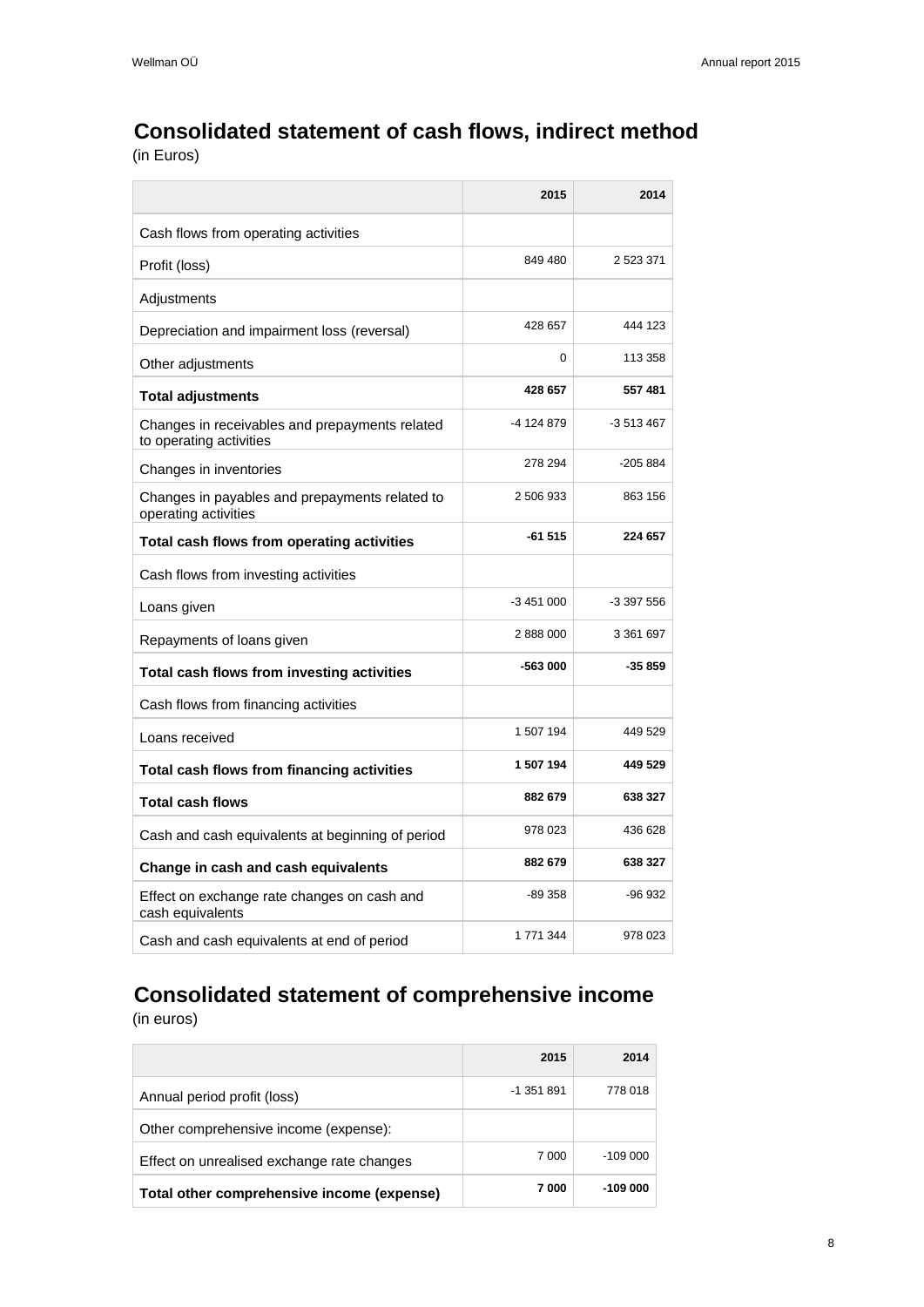| Total annual period comprehensive income<br>(expense)                           | $-1.344.891$ | 669 018 |
|---------------------------------------------------------------------------------|--------------|---------|
| Comprehensive profit (loss) from shareholders and<br>partners in parent company | $-1$ 339 550 | 367 680 |
| Comprehensive profit (loss) from minority interests                             | $-5.341$     | 301 338 |

### <span id="page-8-0"></span>**Consolidated statement of changes in equity**

(in euros)

|                                                            |                |                                 |                   |                             |                                |           | <b>Total</b> |
|------------------------------------------------------------|----------------|---------------------------------|-------------------|-----------------------------|--------------------------------|-----------|--------------|
| Equity held by shareholders and partners in parent company |                |                                 |                   |                             | Minority<br>interests          |           |              |
|                                                            | Issued capital | Statutory<br>reserve<br>capital | Other<br>reserves | Unrealised<br>exchange rate | Retained<br>earnings<br>(loss) |           |              |
| 31.12.2013                                                 | 25 5 65        | 37 404                          | 45 761            | $-20632$                    | 10 621 625                     | 1 331 711 | 12 041 434   |
| Effect of correction of<br>errors                          |                |                                 |                   |                             | $-948633$                      | $-167405$ | $-1$ 116 038 |
| <b>Restated balance</b><br>31.12.2013                      | 25 5 65        | 37 404                          | 45 761            | $-20632$                    | 9672992                        | 1 164 306 | 10 925 396   |
| Annual period profit (loss)                                |                |                                 |                   | $-76300$                    | 443 980                        | 301 338   | 669 018      |
| 31.12.2014                                                 | 25 5 65        | 37 404                          | 45 761            | $-96932$                    | 10 116 972                     | 1 465 644 | 11 594 414   |
| Annual period profit (loss)                                |                |                                 |                   | 4 9 0 0                     | $-1$ 344 450                   | $-5341$   | $-1$ 344 891 |
| Changes in reserves                                        |                | $-9953$                         |                   | 2674                        | $-2655$                        | $-3060$   | $-12994$     |
| Other changes in equity                                    |                |                                 |                   |                             | $-123000$                      | 123 000   | $\mathbf 0$  |
| 31.12.2015                                                 | 25 5 65        | 27 451                          | 45 761            | $-89358$                    | 8 646 867                      | 1 580 243 | 10 236 529   |

Other changes in equity include change in minority interest as a result of an additional contribution made by the group in the share capital of its subsidiary

### <span id="page-8-1"></span>**Notes to the financial statements**

### <span id="page-8-2"></span>**Note 1 Accounting policies**

### **General information**

The financial statements 2015 of Wellman OÜ have been prepared in accordance with the generally accepted accounting principles of the Republic of Estonia. The main requirements of the generally accepted accounting principles of the Republic of Estonia have been stipulated in the Accounting Act of the Republic of Estonia, and supplemented by the guidelines issued by the Accounting Board of the Republic of Estonia.

The financial statements have been prepared on historical cost basis, except in cases set forth in the below accounting principles.

The financial statements have been prepared in euros.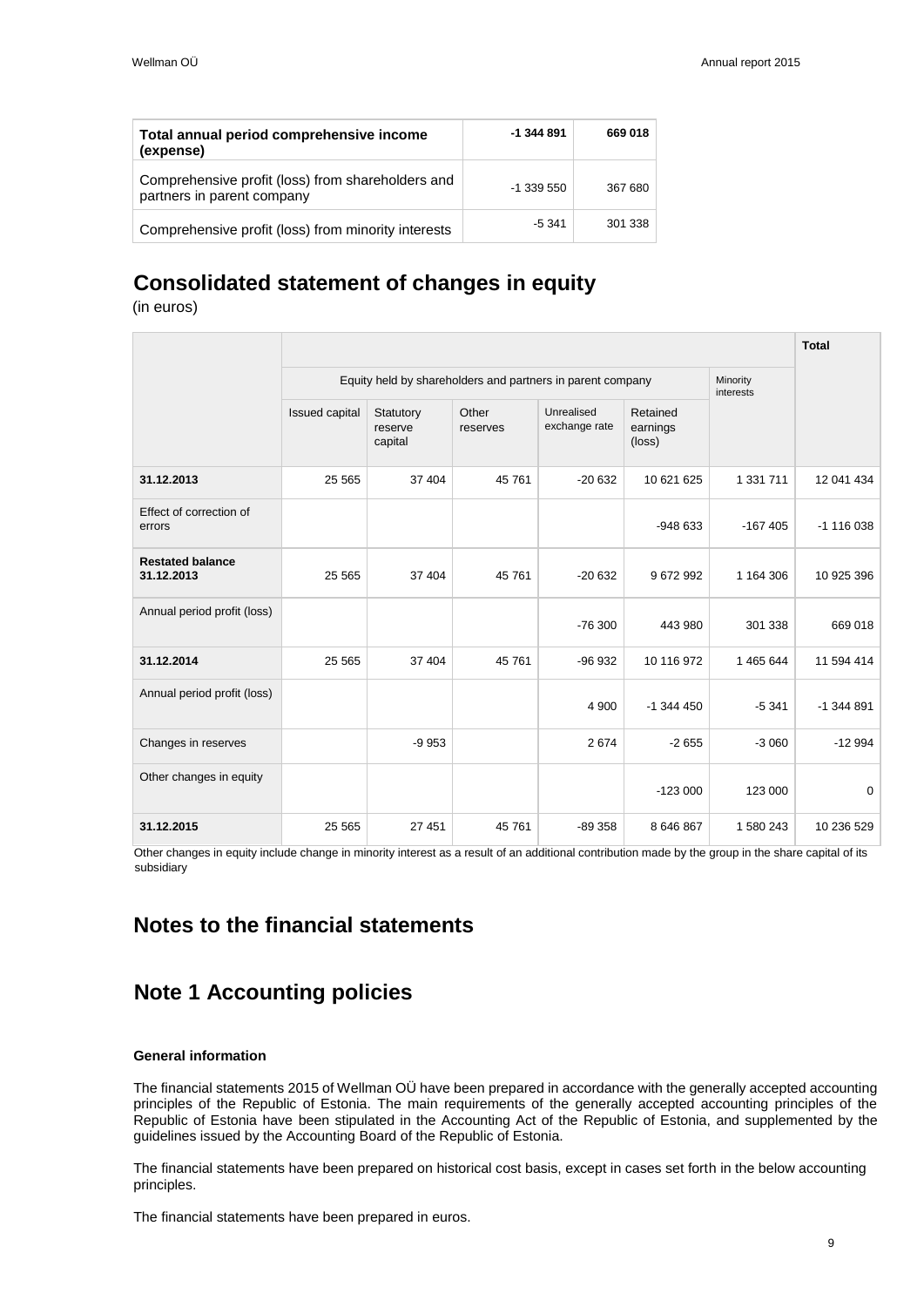### **Correction of errors**

The following adjustments were made in the opening balances of the financial statements:

- 1) Inventories were adjusted as at 31.12.2014
- 2) The adjustment of financial investments includes revaluation of an associated company based on the equity method, as this had not been done in previous periods.
- 3) Intangible assets were adjusted as at (capitalisation of the cost of software development, which was erroneously charged to expenses).

| <b>Additional item name</b>                                                                  | 31.12.2014 | Change     | 31.12.2014    |
|----------------------------------------------------------------------------------------------|------------|------------|---------------|
| Inventories                                                                                  | 1 072 875  | $-238357$  | 834 518       |
| <b>Financial investments</b>                                                                 | 1 450 566  | $-1139933$ | 310 633       |
| Intangible assets                                                                            | 73 766     | 124 999    | 198 765       |
| Retained earnings                                                                            | 10 621 625 | $-948633$  | 9672992       |
| Profit (-loss) for the financial year                                                        | 498 354    | $-54374$   | 443 980       |
| Minority interest                                                                            | 1715928    | $-250284$  | 1465644       |
| Income statement                                                                             |            |            |               |
| Goods, raw materials and services                                                            | $-942454$  | $-238357$  | -1 180 811    |
| Other operating expenses                                                                     | -6 694 954 | 81 000     | -6 613 954    |
| Personnel expenses                                                                           | -1 336 390 | 43 999     | -1 292 391    |
| Total operating profit (-loss)                                                               | 2 636 729  | $-113.358$ | 2 5 2 3 3 7 1 |
| Other net financial items                                                                    | $-263$ 105 | $-23895$   | $-287000$     |
| Profit (-loss) before income tax                                                             | 2 373 624  | $-137253$  | 2 2 3 6 3 7 1 |
| Profit (-loss) for the financial year                                                        | 915 271    | $-137253$  | 778 018       |
| including profit (-loss) attributable to shareholders of<br>the parent company               | 498 354    | $-54374$   | 443 980       |
| including profit (-loss) from minority interest                                              | 416 917    | $-82879$   | 334 038       |
| Total comprehensive profit (-loss) for the financial<br>year                                 | 806 271    | $-137253$  | 669 018       |
| including comprehensive profit (-loss) attributable to<br>shareholders of the parent company | 422 054    | $-54374$   | 367 680       |
| including comprehensive profit (-loss) attributable to<br>minority interest                  | 384 217    | $-82879$   | 301 338       |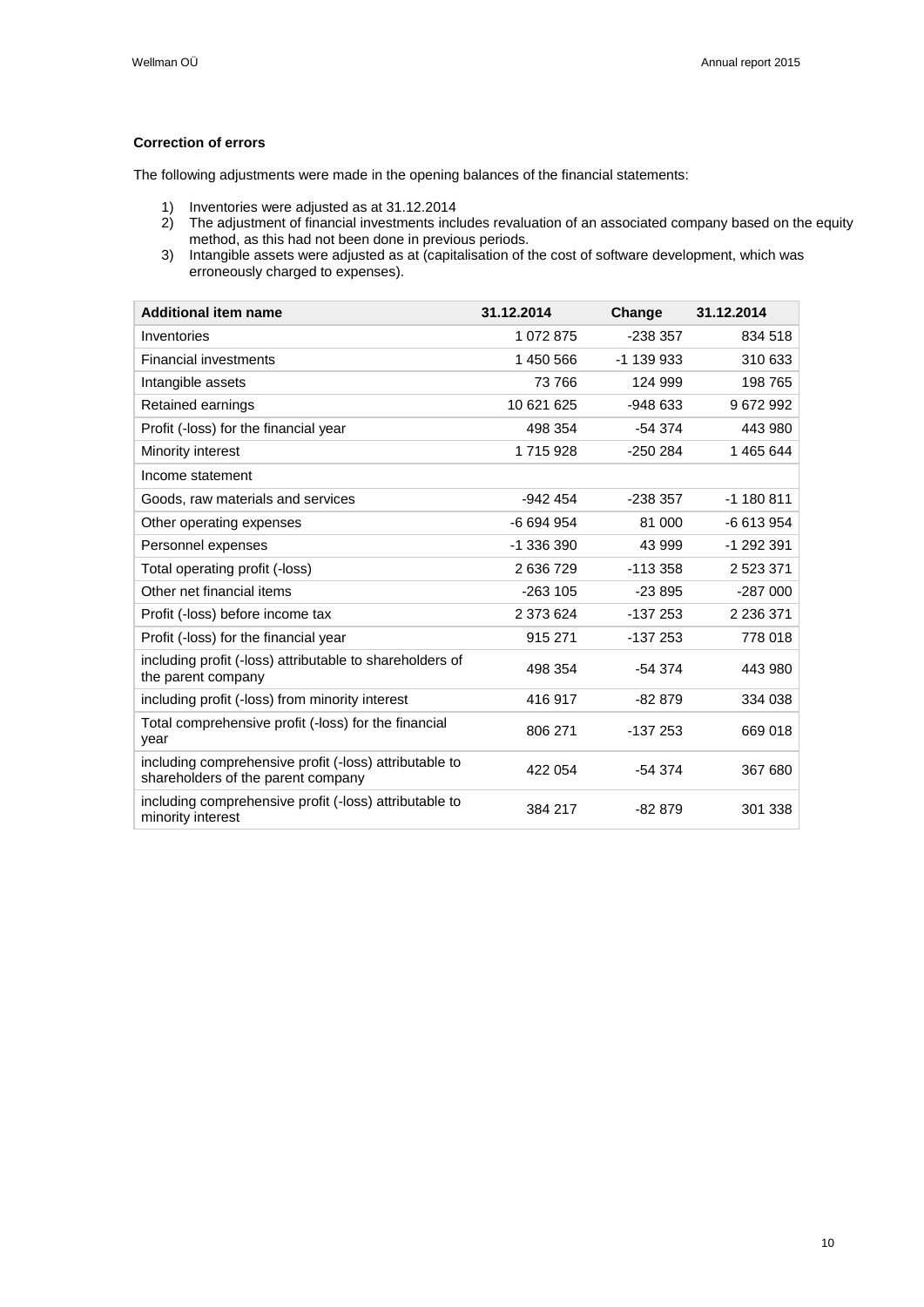### **Preparation of consolidated financial statements**

The financial indicators of the parent company and subsidiaries have been consolidated line by line in the group's financial statements. Any receivables, liabilities, revenue, expenses and unrealised profit and loss arising from transactions between the parent company and its subsidiaries have been eliminated.

The accounting principles of subsidiaries have been brought into line with those of the group, when necessary. The income statements and cash flow statements of foreign companies are translated into euros on the basis of the annual average foreign currency exchange rate. Assets and liabilities denominated in foreign currency have been translated into euros on the basis of the currency exchange rates of the European Central Bank officially valid on December 31. Foreign exchange gains and losses resulting from revaluation of the financial statements are recorded under owner's equity.

Investments in subsidiaries and associated companies are separately recorded in the parent company's non-consolidated financial statements.

### **Financial assets**

The group's financial assets include cash and cash equivalents, accounts receivable and other receivables, as well as short-term and long-term financial investments.

Cash and cash equivalents, accounts receivable and other receivables (accrued income, loans granted, other short-term and long-term receivables), except for receivables held for trading, are recorded at amortised cost. As a rule, the amortised cost of a short-term receivable equals to the nominal value of the receivable (less repayments and possible write-downs). Therefore, short-term receivables are included in the balance sheet in the estimated amount to be received. In order to calculate the amortised cost of a long-term receivable, the receivable is initially recorded at the fair value of the amount to be received, by charging interest on the receivable in future periods based on the effective interest rate method. Receivables held for trading are recorded at their fair value.

Short-term and long-term financial investments in shares and other equity instruments are measured at fair value, if this can be reliably measured. The fair value is specified based on the listed market price of the financial instrument. Shares and other equity instruments, the fair value of which cannot be reliably measured, are recorded at their amortised cost less possible write-downs, if the recoverable amount of the investment is lower than its carrying amount).

Short-term financial investments include securities held for trading as well as securities which are held to maturity, and have a term of maturity of up to 12 months from the balance sheet date.

#### **Cash**

For the purposes of the cash flow statement, cash and cash equivalents are cash in hand, as well as demand and term deposits at bank.

#### **Foreign currency transactions; financial assets and liabilities denominated in foreign currency**

Any currency other than the functional currency is recognised as foreign currency. The functional currency of the parent company and its Estonia-based subsidiaries is the euro. Foreign currency transactions are recorded on the basis of the foreign currency exchange rates of the European Central Bank officially valid on the transaction date. Monetary assets and liabilities denominated in foreign currency are translated into the functional currency on the basis of the currency exchange rates of the European Central Bank officially valid on the balance sheet date. Foreign exchange gains and losses arising from revaluation are presented in the income statement of the period.

#### Financial indicators of foreign subsidiaries

In the consolidation of foreign subsidiaries and other business units, their accounting currency of their financial statements is translated into the presentation currency of the parent company. If the functional currency of the foreign entity differs from the presentation currency of the parent company, the following currency exchange rates will be applied upon translating the financial statements prepared in foreign currency:

- (a) all assets and liabilities are translated on the basis of the currency exchange rate of the European Central Bank valid on the balance sheet date;
- (b) revenue and expenses, and other equity changes and cash flows are translated on the basis of the exchange rate valid on the day when incurred.

Profits and losses from revaluation are recorded in the consolidated balance sheet as "Unrealised currency exchange rate differences" under owner's equity. In the event of disposal of foreign subsidiaries, the figures presented as "Other reserves" under equity are recognised under profit or loss for the financial year.

**Shares of subsidiaries and associated companies** Subsidiaries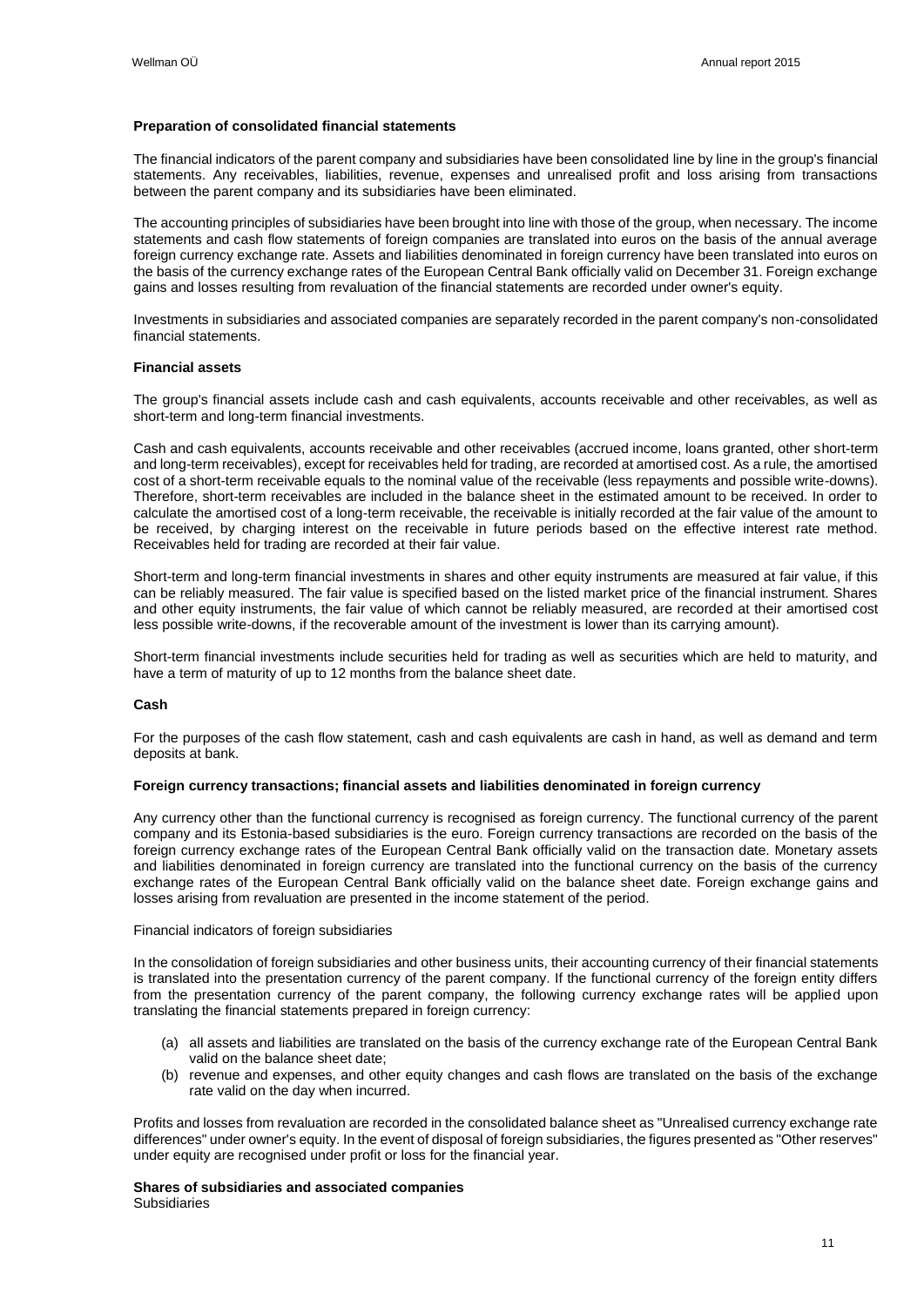Subsidiaries are companies controlled by the parent company. Control is presumed to exist, if the parent company directly or indirectly holds over 50% of the voting shares of the subsidiary, or is otherwise able to control the operating or financial policies of the subsidiary.

The activities of the subsidiaries are recognised in the financial statements from the moment the parent company assumes control over the subsidiary to the moment the control ceases. The acquisition of subsidiaries is recorded based on the purchase method, except for mergers under joint control.

#### Associated companies

Associated company is an entity where the group has significant influence, but which is not controlled by the group. Significant influence is presumed to exist if the group holds 20%-50% of the votes represented by shares.

Investments in associated companies are recognised in the balance sheet under the equity method of accounting.

If the company's stake in the loss of the associated company recorded based on the equity method equals to or exceeds the net book value of the associated company, the net book value of the investment will be written down to nil, and further losses accounted for off-balance sheet.

### **Receivables and prepayments**

Short-term receivables generated in the course of ordinary business of the group are recorded under accounts receivable. Accounts receivable are measured at amortised cost. Loan and interest receivables from lending activities are initially recognised at cost.

Subsequent to initial recognition, the receivables are recorded at amortised cost. Cost is amortised with loan principal repayments and impairment losses. Loan and interest receivables are written down on a monthly basis, by evaluating the collectability of overdue receivables in the loan portfolio in accordance with previous experience in the collection of receivables.

Other receivables and loans are written down, when there is objective evidence that the company will not be able to collect all amounts due according to the original terms of receivables. The circumstances indicating an impairment loss may include the bankruptcy or major financial difficulties of the debtor, and the default or delinquency in payments.

The carrying amount of the asset is reduced through the use of an allowance account, and the amount of the loss is recognised in the income statement under other operating expenses. When a receivable is deemed uncollectible, it is written off against the allowance account for trade receivables. Collection of receivables, which have been previously expensed as doubtful receivables, is reported as an adjustment to doubtful receivables.

### **Inventories**

Inventories are initially recorded at acquisition cost, consisting of purchase cost, production costs and other expenses incurred upon bringing the inventories to their present condition and location.

In addition to the purchase price, the purchase cost of inventories include the associated customs duty, other nonrefundable taxes and transportation expenses directly related to the acquisition, less discounts and subsidies.

Inventories are written off based on the individual cost method.

Inventories are measured in the balance sheet according to the lower of the acquisition cost or net realisable value. Net realisable value is the estimated sales price, less the estimated expenses required for making the product available-forsale, and selling the product.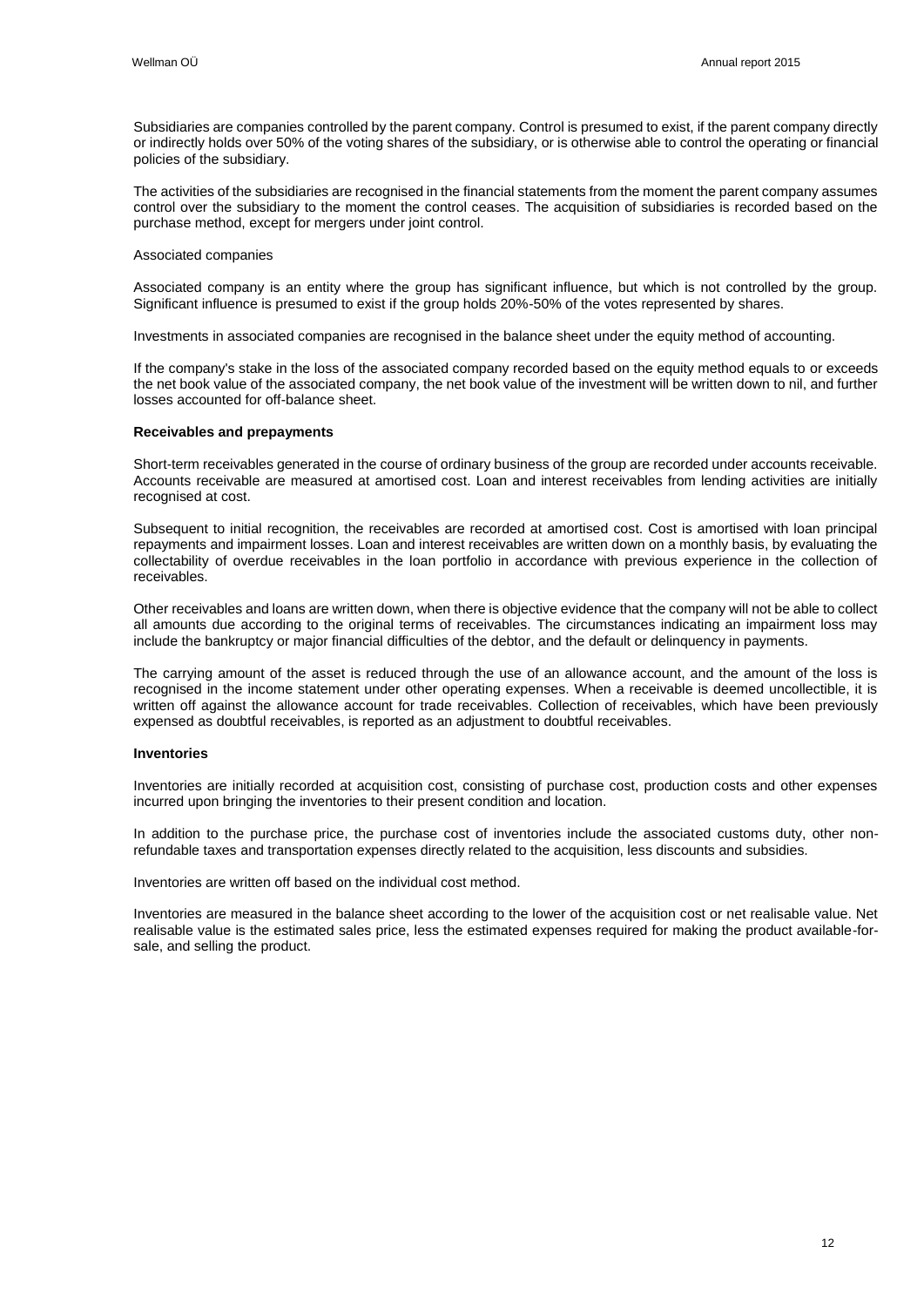#### **Investment property**

Investment property is property held by the company to earn rentals or for capital appreciation, or both. Investment property is carried in the balance sheet at its cost, less accumulated depreciation and any accumulated impairment losses.

Depreciation is calculated based on the straight-line method. Depreciation rates are determined for each investment property item individually, depending on its useful life. If the investment property item consists of distinguishable components with different useful lives, these components are recorded separately under assets, and their depreciation rates specified separately in accordance with their useful lives. The annual depreciation rate applied by the group for investment property is 3 -12.5%.

### **Property, plant and equipment, and intangible assets**

Property, plant and equipment

Assets which are used for the company's operations, have a useful life of over 1 year and an acquisition cost of over 639 euros are accounted for as PPE.

PPE are initially recorded at acquisition cost, consisting of purchase price and expenses directly related to the acquisition, incurred upon bringing the asset items to their present condition and location. An item of PPE is carried in the balance sheet at its cost, less accumulated depreciation and any accumulated impairment losses.

Depreciation is calculated on a straight-line basis, depending on the estimated useful life of the asset item:

Other machinery and equipment: 5-10 years Other equipment and IT equipment: 3-5 years

Intangible assets (development costs, patents, licenses, trademarks, software) are measured in the balance sheet if the assets are controlled by the group, if future economic benefits are expected to arise from the assets and if the acquisition cost of the assets can be reliably measured. Intangible assets are initially recorded at acquisition cost, consisting of the purchase price and expenses directly related to the acquisition. An intangible asset item is subsequently carried in the balance sheet at its cost, less accumulated amortisation and any accumulated impairment losses.

As a rule, the following amortisation rates apply for intangible asset groups:

Software, patents, licenses, trademarks and other intangible assets: 20-33%

#### **Software**

Acquired computer software which is not an integral part of the related hardware is recognised as an intangible asset. Software development costs are recognised under intangible assets when they are directly associated with the development of software products which are identifiable, controllable by the group and expected to generate economic benefits beyond one year. Capitalised software development costs include payroll expenses and other expenses directly related to development activities.

### **Financial liabilities**

Financial liabilities are initially recognised at cost, which includes all expenditures directly related to the acquisition. Subsequent to initial recognition, financial liabilities are recorded based on the amortised cost method.

As a rule, the amortised cost of short-term financial liabilities equals to their nominal value. Therefore, short-term financial liabilities are recorded in the balance sheet at the payable amount. In order to calculate the amortised cost of financial liabilities, the liability is initially recorded at the fair value of the amount received (less transaction costs), by charging interest on the liability in future periods based on the effective interest rate method.

A financial liability will be recognised as a short-term financial liability, if payable within twelve months after the balance sheet date.

### **Mandatory reserve**

The company has set up a mandatory reserve in accordance with the Commercial Code of the Republic of Estonia. The mandatory reserve is set up of the annual allocations of net profit. At least 5% of the net profit must be transferred to the reserve capital each financial year, until the reserve capital amounts to at least 10% of the share capital. Reserve capital can be used for covering the loss or for increasing the share capital of the company. The mandatory reserve cannot be paid out as dividends to shareholders.

### **Revenue recognition**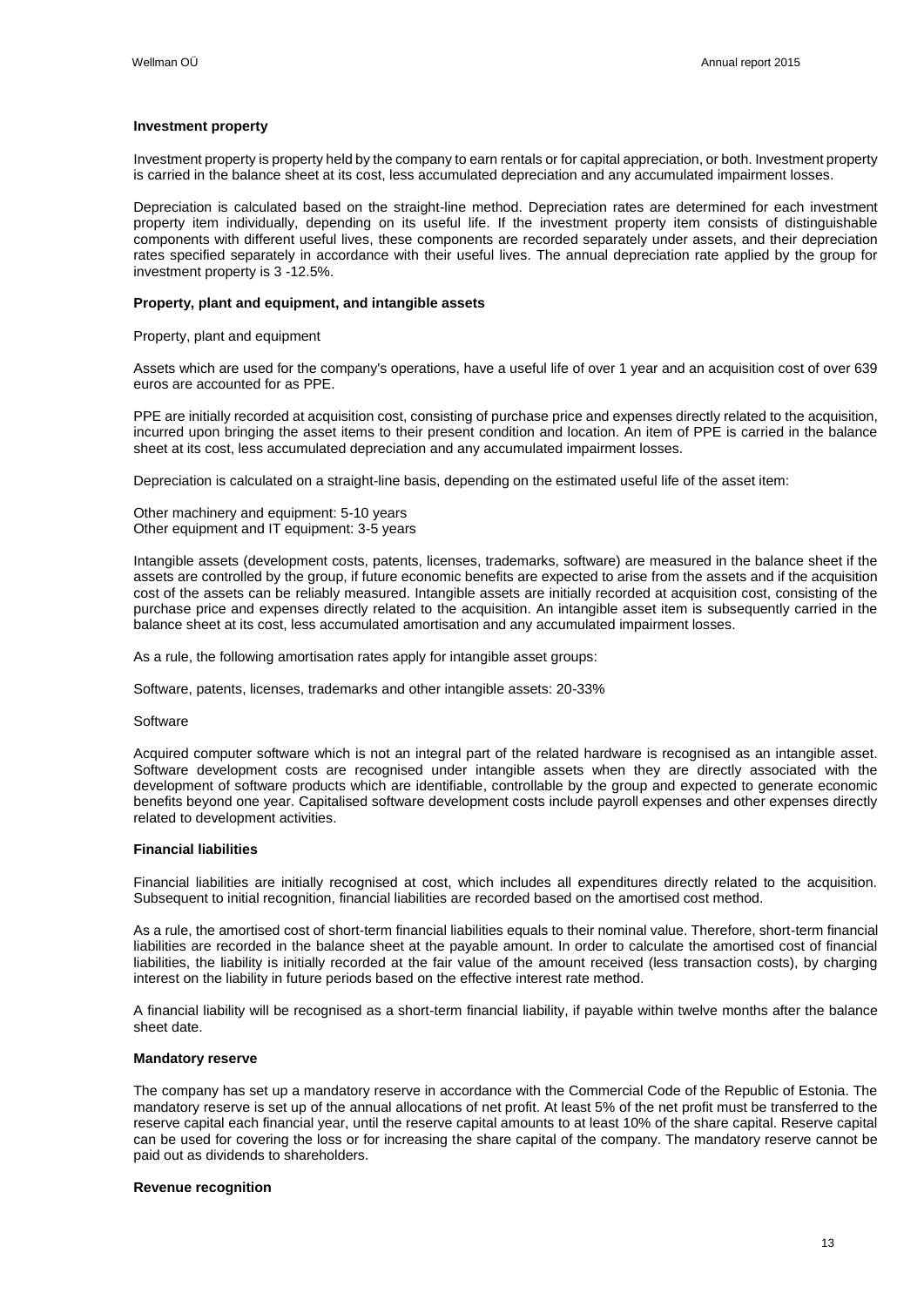Revenue from sales of goods is recorded at the fair value of the received/receivable amount, considering all discounts and benefits. Revenue from sales of goods is recognised when all material risks related to the ownership of the asset have been transferred to the buyer, the amount of revenue and expenses related to the transaction can be reliably measured, and the receipt of the revenue is probable.

Revenue from sales of services is recognised upon rendering of the service, or based on the stage-of-completion method, if the service is rendered during a longer period of time.

Interest income and expenses are recorded based on the effective interest rate of the asset item. Interest is recorded on accrual basis.

#### **Taxation**

Pursuant to the applicable laws, Estonian companies are not subjected to pay income tax on the profit. Therefore, all temporary differences between the tax bases and carrying values of assets and liabilities cease to exist.. Income tax is imposed on dividends, fringe benefits, gifts, donations, costs of entertaining guests, non-operating expenses and transfer price adjustments. 20/80 income tax is paid on the net dividends disbursed.

Corporate income tax on the payment of dividends is recorded under liabilities and under income tax expense in the income statement at the moment of announcing the dividends, irrespective of the period for which the dividends were announced or when the dividends are actually paid.

Foreign subsidiaries are obliged to calculate and pay income tax on the taxable profit posted in the financial year in accordance with the income tax regulations of the corresponding country. The following income tax rates were applied in the countries of the subsidiaries in 2015 and 2014 (including subsidiaries of subsidiaries): 15% in Latvia, 19% in the Czech Republic, 22% in Slovakia, 19% in Poland, 28% in Spain, 35% in Malta

### <span id="page-13-0"></span>**Note 2 Cash and cash equivalents**

(in euros)

|                                 | 31.12.2015 | 31.12.2014 |
|---------------------------------|------------|------------|
| Cash                            | 45 065     | 35 734     |
| Bank accounts                   | 1726 279   | 942 289    |
| Total cash and cash equivalents | 1 771 344  | 978 023    |

### <span id="page-13-1"></span>**Note 3 Current financial investments**

|                                                   |               |                   | <b>Total</b> |
|---------------------------------------------------|---------------|-------------------|--------------|
|                                                   | <b>Shares</b> | <b>Fund units</b> |              |
| 31.12.2013                                        | 912           | 155 141           | 156 053      |
| Disposal at selling<br>price or redemption        |               | $-256951$         | $-256951$    |
| Profit (loss) from<br>disposal and<br>revaluation |               | 101810            | 101 810      |
| 31.12.2014                                        | 912           | $\bf{0}$          | 912          |
| Other                                             | $-912$        |                   | $-912$       |
| 31.12.2015                                        | $\bf{0}$      |                   | 0            |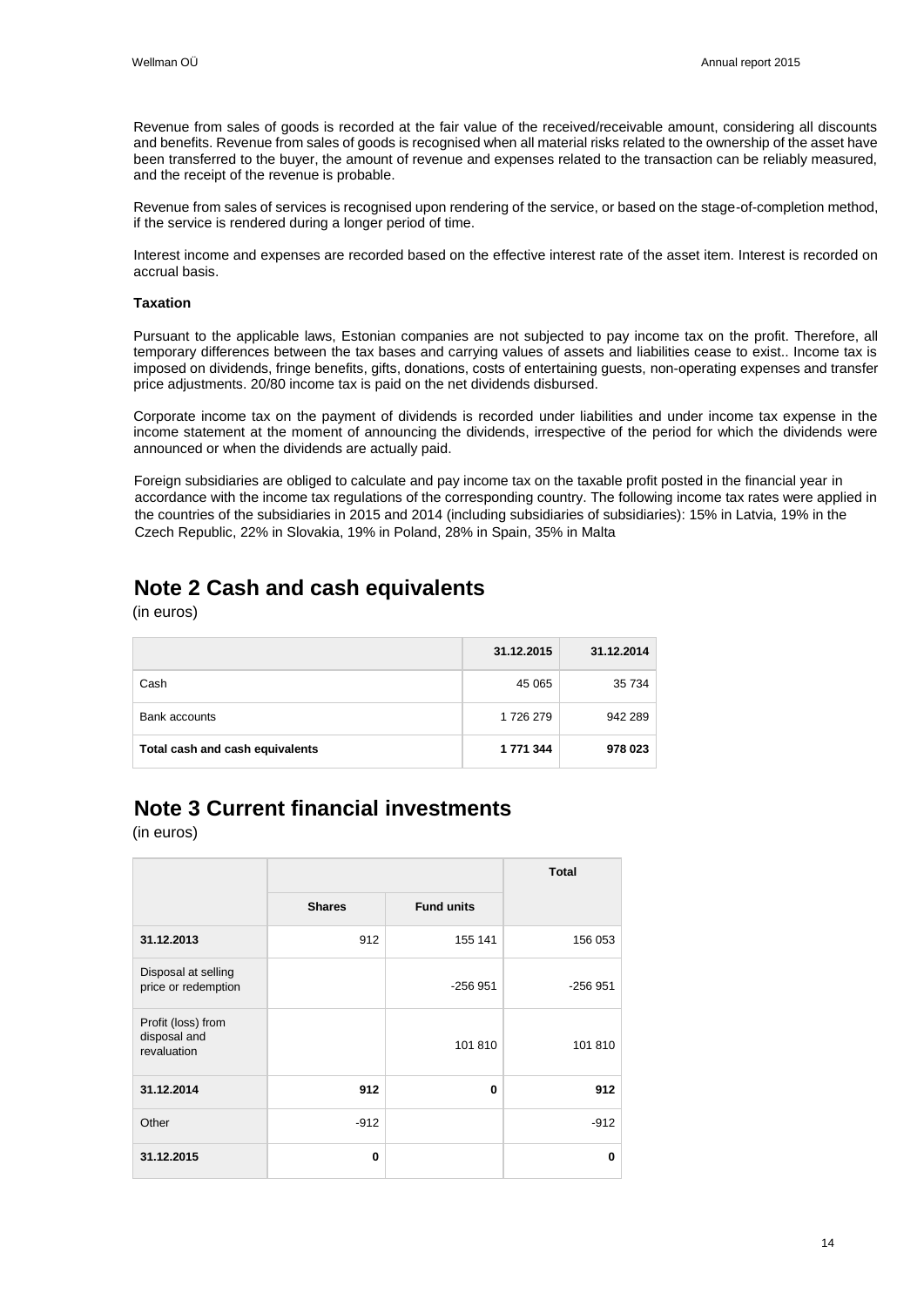## <span id="page-14-0"></span>**Note 4 Receivables and prepayments**

|                                             | 31.12.2015 | Allocation by remaining maturity |                                  |  |  |
|---------------------------------------------|------------|----------------------------------|----------------------------------|--|--|
|                                             |            | Within 12 months                 | $1 - 5$ years                    |  |  |
| Accounts receivable                         | 152 509    | 152 509                          |                                  |  |  |
| Accounts receivables                        | 152 509    | 152 509                          |                                  |  |  |
| Tax prepayments and<br>receivables          | 1 2 6 8    | 1 2 6 8                          |                                  |  |  |
| Other receivables                           | 14 648 925 | 14 218 430                       | 430 495                          |  |  |
| Loan receivables                            | 12 291 495 | 11 861 000                       | 430 495                          |  |  |
| Interest receivables                        | 2 357 430  | 2 357 430                        |                                  |  |  |
| Prepayments                                 | 131 321    | 131 321                          |                                  |  |  |
| Deferred expenses                           | 131 321    | 131 321                          |                                  |  |  |
| Other receivables                           | 44 913     | 44 913                           |                                  |  |  |
| <b>Total receivables and</b><br>prepayments | 14 978 936 | 14 548 441                       | 430 495                          |  |  |
|                                             |            |                                  |                                  |  |  |
|                                             | 31.12.2014 |                                  | Allocation by remaining maturity |  |  |
|                                             |            | 12 kuu jooksul                   | $1 - 5$ years                    |  |  |
| Accounts receivable                         | 138 516    | 138 516                          |                                  |  |  |
| Accounts receivables                        | 138 516    | 138 516                          |                                  |  |  |
| Other receivables                           | 10 832 650 | 10 035 936                       | 796 714                          |  |  |
| Loan receivables                            | 8 717 714  | 7 921 000                        | 796 714                          |  |  |
| Interest receivables                        | 2 114 936  | 2 114 936                        |                                  |  |  |
|                                             |            |                                  |                                  |  |  |

| <b>Total receivables and</b><br>prepayments | 11 220 277 | 10 423 563 | 796 714 |
|---------------------------------------------|------------|------------|---------|
| Other receivables                           | 200 590    | 200 590    |         |
| Deferred expenses                           | 48 521     | 48 521     |         |
| Prepayments                                 | 48 521     | 48 521     |         |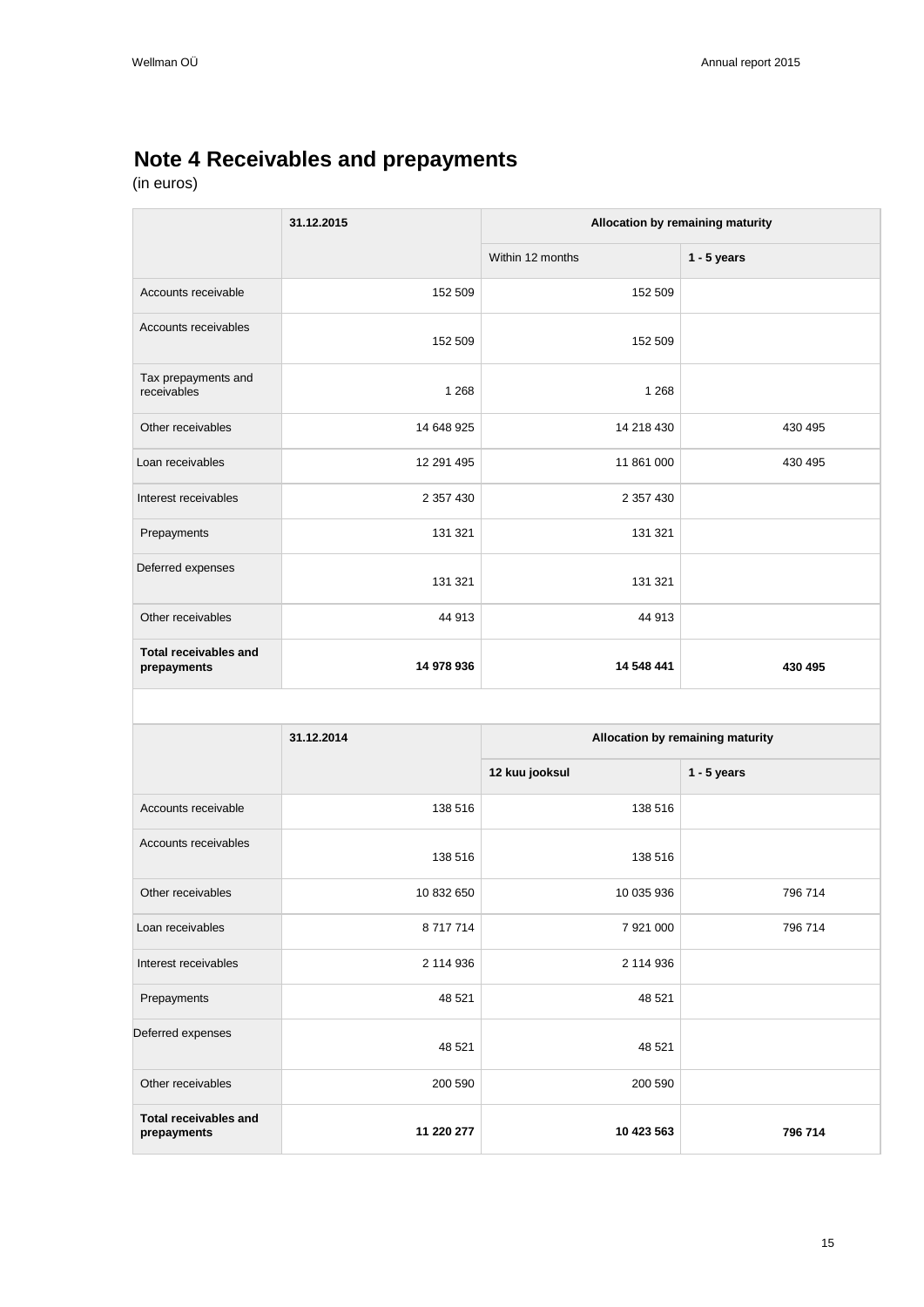## <span id="page-15-0"></span>**Note 5 Inventories**

(in euros)

|                          | 31.12.2015 | 31.12.2014 |
|--------------------------|------------|------------|
| Merchandise              | 556 224    | 834 518    |
| <b>Total inventories</b> | 556 224    | 834 518    |

Inventories are merchandise vehicles and repair parts

## <span id="page-15-1"></span>**Note 6 Tax prepayments and liabilities**

(in euros)

|                                              | 31.12.2015         |                        | 31.12.2014             |  |
|----------------------------------------------|--------------------|------------------------|------------------------|--|
|                                              | Tax<br>prepayments | <b>Tax liabilities</b> | <b>Tax liabilities</b> |  |
| Corporate income tax                         |                    | 197                    |                        |  |
| Value added tax                              | 744                | 15 261                 | 15 581                 |  |
| Personal income tax                          |                    | 4865                   | 2 9 6 1                |  |
| Social tax                                   |                    | 7 4 9 7                | 5 1 3 8                |  |
| Contributions to mandatory funded<br>pension |                    | 709                    | 396                    |  |
| Unemployment insurance tax                   |                    | 446                    | 371                    |  |
| Interest                                     |                    |                        | 220                    |  |
| Other tax prepayments and liabilities        |                    | 2631179                | 1 349 153              |  |
| Prepayment account balance                   | 524                |                        |                        |  |
| Total tax prepayments and liabilities        | 1 2 6 8            | 2 660 154              | 1 373 820              |  |

Other tax prepayments include income tax and other taxes from foreign subsidiaries

## <span id="page-15-2"></span>**Note 7 Shares of subsidiaries**

| Shares of subsidiaries, general information |                      |                   |                                      |                                  |            |  |  |
|---------------------------------------------|----------------------|-------------------|--------------------------------------|----------------------------------|------------|--|--|
| Subsidiary's                                | Name of subsidiary   | <b>Country of</b> | <b>Principal activity</b>            | <b>Ownership interest</b><br>(%) |            |  |  |
| registry code                               |                      | incorporation     |                                      | 31.12.2014                       | 31.12.2015 |  |  |
| 12167550                                    | Friendly Finance OU  | Eesti             | lühiajaliste laenude<br>väljastamine | 70                               | 70         |  |  |
| 12001335                                    | Autosky OÜ           | Eesti             | autode müük ja hooldus               | 51                               | 51         |  |  |
| 11072184                                    | Investment House OU  | Eesti             | konsultatsioonid                     | 85                               | 85         |  |  |
| 500003997841                                | Wellman Logistic SIA | Läti              | logistika                            | 85                               | 85         |  |  |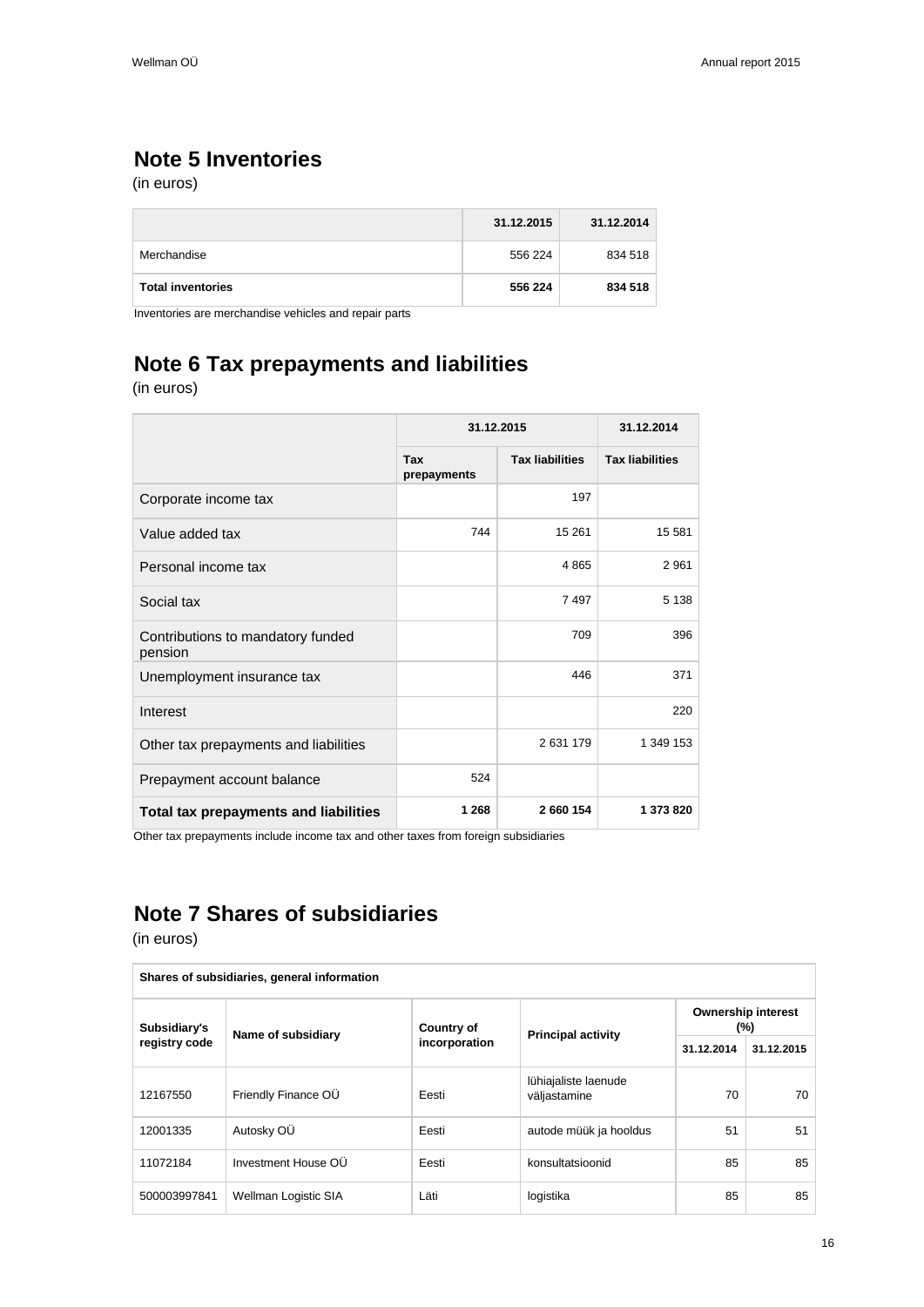| 111576016   | Wellman UAB                 | Leedu | logistika                | 100 | 100 |
|-------------|-----------------------------|-------|--------------------------|-----|-----|
| 12431248    | Carfox OU                   | Eesti | autode remont ja hooldus | 100 | 100 |
| 50103785141 | 3PL worldwide solutions SIA | Läti  | logistika                | 100 | 100 |
| 40003191746 | Wellman Latvia SIA          | Läti  | logistika                | 85  | 0   |

### <span id="page-16-0"></span>**Note 8 Shares of associate**

(in euros)

| Shares of associates, general information |                                            |            |                                   |                    |                        |            |  |  |
|-------------------------------------------|--------------------------------------------|------------|-----------------------------------|--------------------|------------------------|------------|--|--|
| Associates's                              |                                            |            | Country of                        |                    | Ownership interesr (%) |            |  |  |
| registry code                             | Name of associate                          |            | incorporation                     | Principal activity | 31.12.2014             | 31.12.2015 |  |  |
| 11142772                                  | Wellman Invesco AS                         |            | Eesti                             | Real estate        | 25                     | 25         |  |  |
|                                           | Shares of associates, detailed information |            |                                   |                    |                        |            |  |  |
| Name of associate                         |                                            | 31.12.2014 | Profit (loss) by<br>equity method | 31.12.2015         |                        |            |  |  |
| Wellman Invesco AS                        |                                            | 135 067    | $-28018$                          | 107 049            |                        |            |  |  |
| Total                                     |                                            | 135 067    | -28 018                           | 107 049            |                        |            |  |  |

Shares of associate company were revaluted based on the equity method, as this has not been done in previous periods 31.12.2014 was balance 1 275 000

Changes - 1 139 933

Adjustment 31.12.2014 balance 135 067

## <span id="page-16-1"></span>**Note 9 Long-term financial investments**

(in euros)

|                                             |                 | <b>Total</b> |
|---------------------------------------------|-----------------|--------------|
|                                             | <b>Shares</b>   |              |
| 31.12.2013                                  | 1 450 566       | 1 450 566    |
| Profit (loss) from disposal and revaluation | -1 139 933      | -1 139 933   |
| 31.12.2014                                  | 310 633         | 310 633      |
|                                             |                 |              |
|                                             |                 | <b>Total</b> |
|                                             | Aktsiad ja osad |              |
| 31.12.2014                                  | 310 633         | 310 633      |
| Profit (loss) from disposal and revaluation | $-203584$       | $-203584$    |
|                                             |                 |              |

Annual year the investment 175 566 EUR was revaluated based on the equity method 28 018 EUR (Note 8)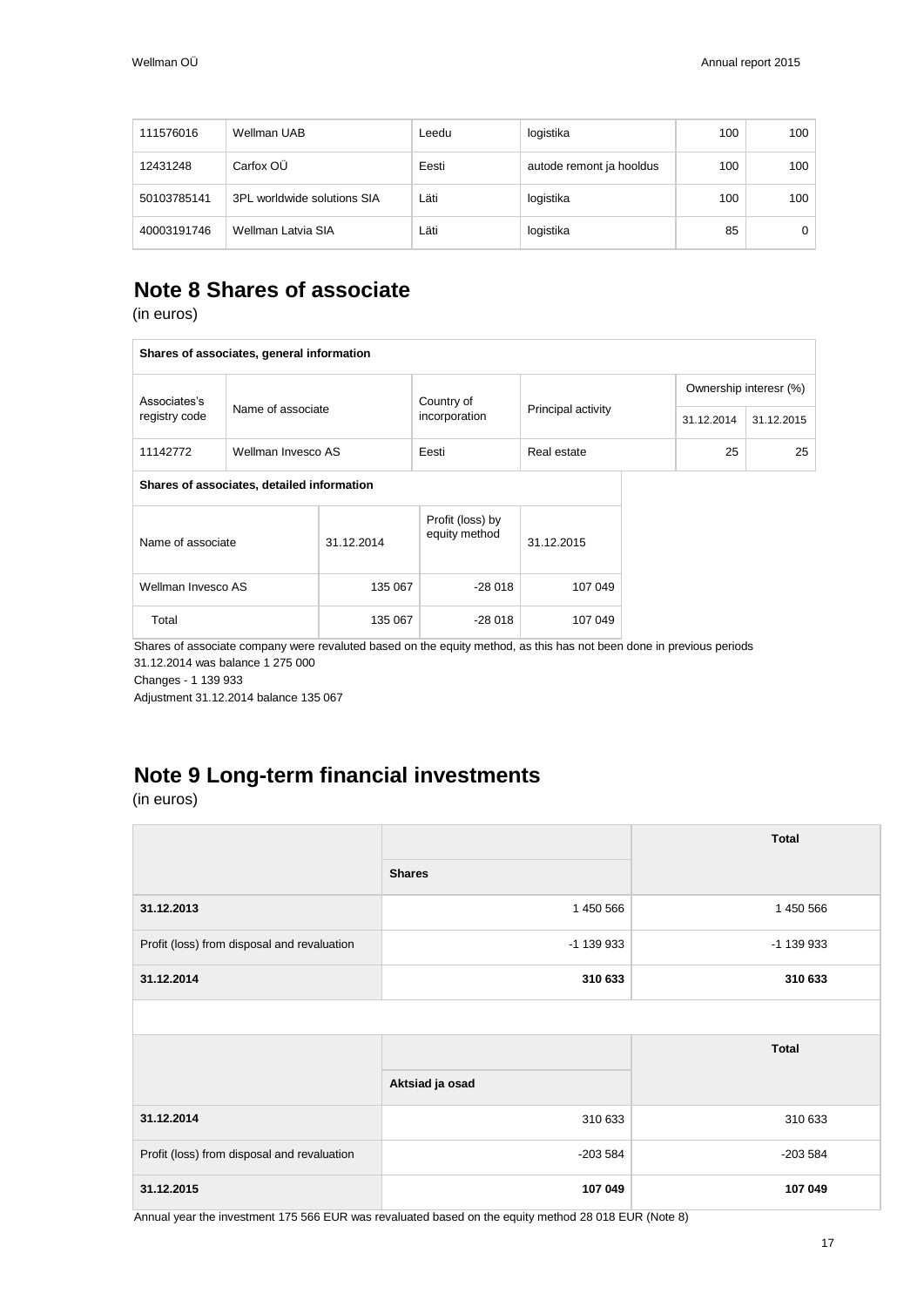## <span id="page-17-0"></span>**Note 10 Investment property**

(in euros)

| <b>Cost Method</b>            |                                                       |                 |           |              |            |  |
|-------------------------------|-------------------------------------------------------|-----------------|-----------|--------------|------------|--|
|                               |                                                       |                 |           | <b>Total</b> |            |  |
|                               | Land                                                  | <b>Building</b> |           |              |            |  |
| 31.12.2013                    |                                                       |                 |           |              |            |  |
| Carried at cost               | 858 092                                               |                 | 605 688   |              | 1 463 780  |  |
| Accumulated<br>depreciation   |                                                       |                 | -99 987   |              | -99 987    |  |
| <b>Residual cost</b>          | 858 092                                               |                 | 505 701   |              | 1 363 793  |  |
|                               |                                                       |                 |           |              |            |  |
| Depreciation                  |                                                       |                 | $-18049$  |              | $-18049$   |  |
|                               |                                                       |                 |           |              |            |  |
| 31.12.2014                    |                                                       |                 |           |              |            |  |
| Carried at cost               | 858 092                                               |                 | 605 688   |              | 1 463 780  |  |
| Accumulated<br>depreciation   |                                                       |                 | $-118036$ |              | $-118036$  |  |
| <b>Residual cost</b>          | 858 092                                               |                 | 487 652   |              | 1 345 744  |  |
|                               |                                                       |                 |           |              |            |  |
| Acquisitions and<br>additions |                                                       |                 | 8 2 5 9   |              | 8 2 5 9    |  |
| Depreciation                  |                                                       |                 | $-18072$  |              | $-18072$   |  |
|                               |                                                       |                 |           |              |            |  |
| 31.12.2015                    |                                                       |                 |           |              |            |  |
| Carried at cost               | 858 092                                               |                 | 613 947   |              | 1 472 039  |  |
| Accumulated<br>depreciation   |                                                       |                 | -136 108  |              | $-136$ 108 |  |
| <b>Residual cost</b>          | 858 092                                               |                 | 477839    |              | 1 335 931  |  |
|                               |                                                       |                 | 2015      | 2014         |            |  |
|                               | Lease income earned on investment property            |                 | 20 6 29   | 25 215       |            |  |
|                               | Direct administrative expenses on investment property |                 | 4 3 2 0   | 4 1 3 5      |            |  |

The net book value of rental properties amounted to EUR 477 839 (as at 31.12.2014, EUR 487 652)

# <span id="page-17-1"></span>**Note 11 Property, plant and equipment**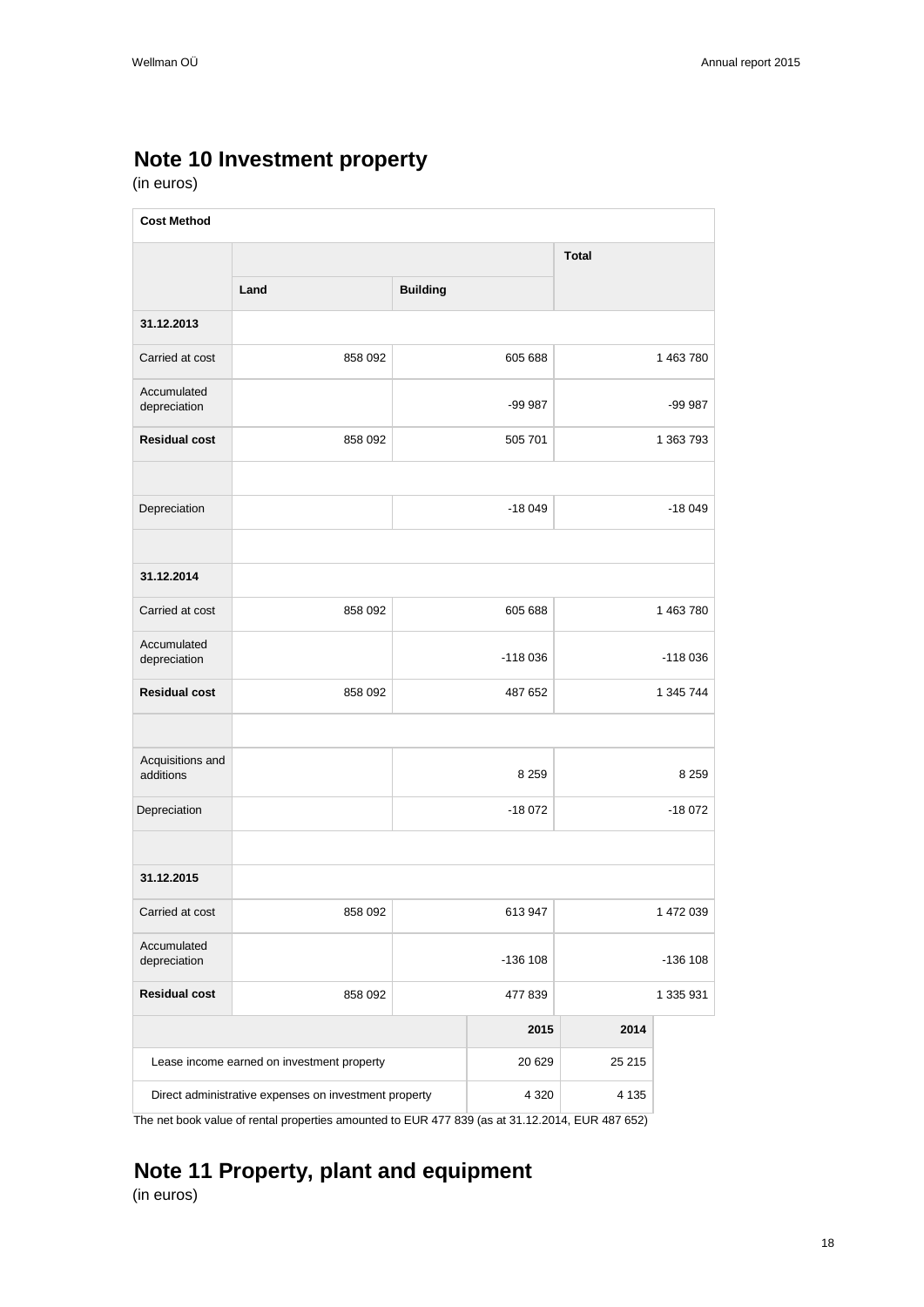|                                 |         |                  |                        |                               |                                   | <b>Total</b> |
|---------------------------------|---------|------------------|------------------------|-------------------------------|-----------------------------------|--------------|
|                                 | Land    | <b>Buildings</b> | Other<br>property,     |                               | <b>Unfinished</b><br>projects and |              |
|                                 |         |                  | plant and<br>equipment | <b>Unfinished</b><br>projects | prepayments                       |              |
| 31.12.2013                      |         |                  |                        |                               |                                   |              |
| Carried at cost                 | 219 946 | 6 201 733        | 544 077                | 337 368                       | 337 368                           | 7 303 124    |
| Accumulated depreciation        | 0       | $-1327214$       | $-106985$              |                               |                                   | -1 434 199   |
| <b>Residual cost</b>            | 219 946 | 4 874 519        | 437 092                | 337 368                       | 337 368                           | 5 868 925    |
|                                 |         |                  |                        |                               |                                   |              |
| Acquisitions and additions      |         |                  | 185 198                |                               |                                   | 185 198      |
| Depreciation                    |         | $-263308$        | $-106496$              |                               |                                   | -369 804     |
| Other changes                   |         |                  |                        | $-30798$                      | $-30798$                          | $-30798$     |
|                                 |         |                  |                        |                               |                                   |              |
| 31.12.2014                      |         |                  |                        |                               |                                   |              |
| Carried at cost                 | 219 946 | 6 201 733        | 729 275                | 306 570                       | 306 570                           | 7 457 524    |
| Accumulated depreciation        |         | -1 590 522       | -213 481               |                               |                                   | -1 804 003   |
| <b>Residual cost</b>            | 219 946 | 4 611 211        | 515 794                | 306 570                       | 306 570                           | 5 653 521    |
|                                 |         |                  |                        |                               |                                   |              |
| Acquisitions and additions      |         |                  | 28 299                 |                               |                                   | 28 299       |
| Other acquistions and additions |         |                  | 28 299                 |                               |                                   | 28 299       |
| Depreciation                    |         | -318 170         | $-110487$              |                               |                                   | -428 657     |
| Other changes                   |         | 107 919          |                        |                               |                                   | 107 919      |
|                                 |         |                  |                        |                               |                                   |              |
| 31.12.2015                      |         |                  |                        |                               |                                   |              |
| Carried at cost                 | 219 946 | 6 201 733        | 757 574                | 306 570                       | 306 570                           | 7 485 823    |
| Accumulated depreciation        |         | -1 800 773       | -323 968               |                               |                                   | -2 124 741   |
| <b>Residual cost</b>            | 219 946 | 4 400 960        | 433 606                | 306 570                       | 306 570                           | 5 361 082    |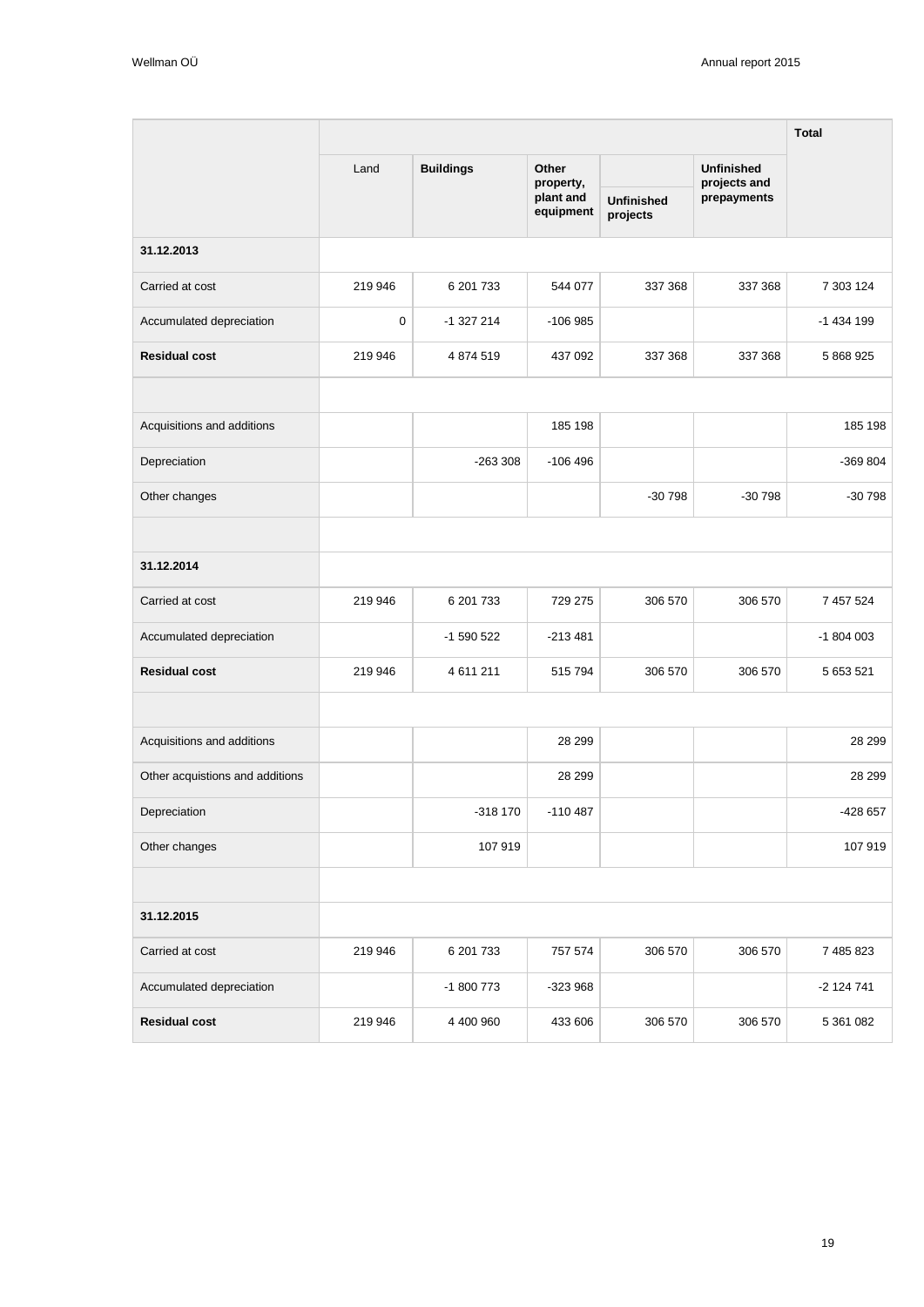## <span id="page-19-0"></span>**Note 12 Operating lease**

(in euros)

#### **Accounting entity as lessee**

|                                                            | 2015       | 2014       |
|------------------------------------------------------------|------------|------------|
| Operating lease expenses                                   | -198 897   | $-109897$  |
| Future lease expense under non-cancellable lease contracts |            |            |
|                                                            | 31.12.2015 | 31.12.2014 |
| Within 12 months                                           | $-130000$  | $-29000$   |
| 1-5 years                                                  | $-96000$   | $\Omega$   |

Rental expenses arising from rental agreements on office space and passenger cars are recorded under operating lease. Rental agreements on office space are, as a rule, cancellable with an advance notice of one to six months. Fixed/term rental agreements may be extended under standard market conditions.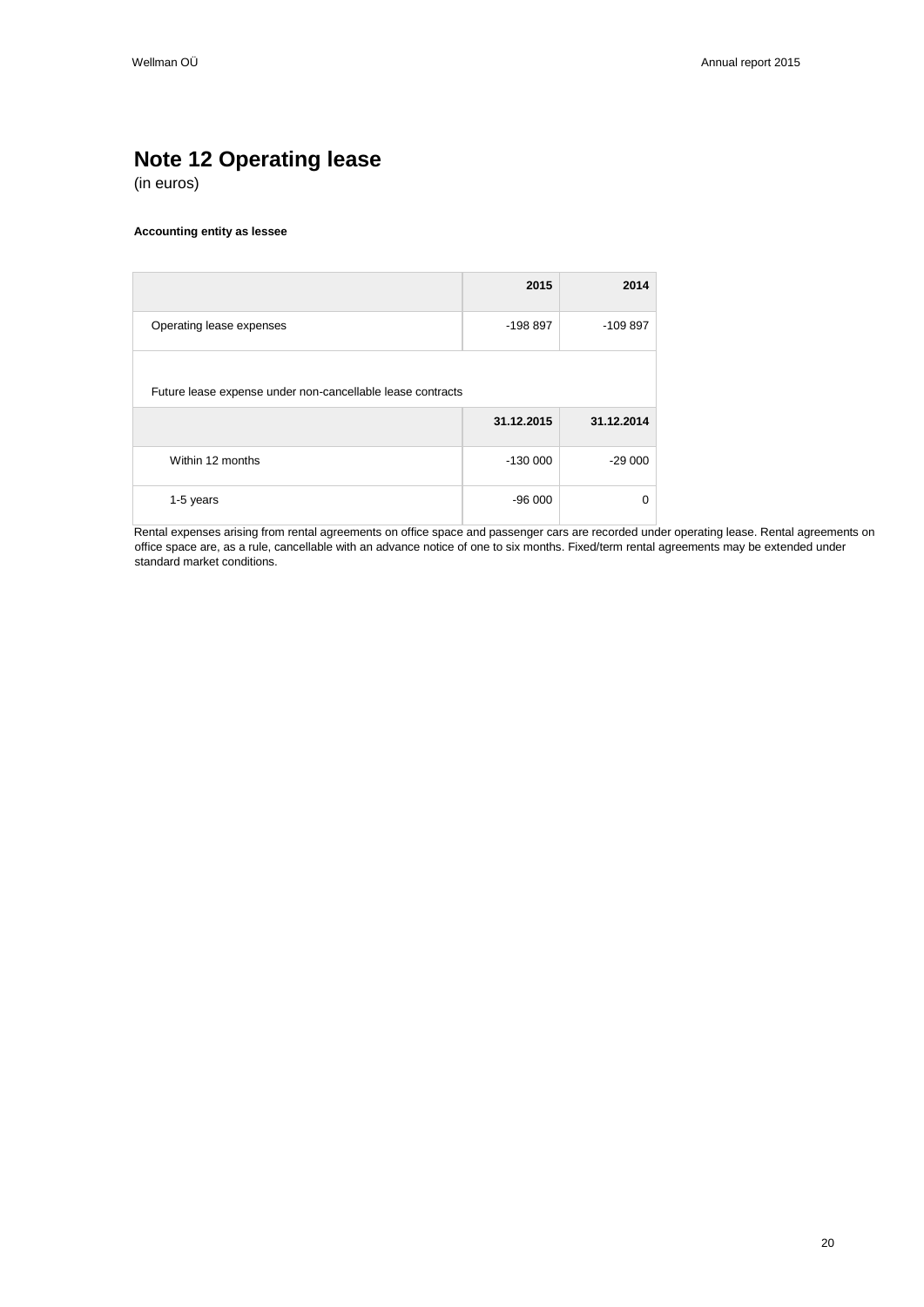## <span id="page-20-0"></span>**Note 13 Loan commitments**

|                                  | 31.12.2015 | Allocation by remaining maturity |                                  | Interest rate | Due date |          |
|----------------------------------|------------|----------------------------------|----------------------------------|---------------|----------|----------|
|                                  |            | Within 12<br>months              | $1 - 5$ years                    | Over 5 years  |          |          |
| <b>Current loans</b>             |            |                                  |                                  |               |          |          |
| Other legal person               | 2 634 000  | 2 634 000                        |                                  |               |          |          |
| Other legal person               | 505 855    | 505 855                          |                                  |               |          |          |
| Overdraft                        | 193 299    | 193 299                          |                                  |               |          |          |
| Swedbank                         | 2 705 258  | 2 705 258                        |                                  |               |          |          |
| <b>Current loans total</b>       | 6 038 412  | 6 038 412                        |                                  |               |          |          |
| Non-current bonds                |            |                                  |                                  |               |          |          |
| FF                               | 2 191 000  |                                  | 2 191 000                        |               | 10%      | 2018     |
| Non-current bonds total          | 2 191 000  |                                  | 2 191 000                        |               |          |          |
| Other loan commitments           |            |                                  |                                  |               |          |          |
| Capital lease                    | 5 8 4 0    |                                  | 5840                             |               |          |          |
| Other Ioan<br>commitments total  | 5 8 4 0    |                                  | 5 8 4 0                          |               |          |          |
| <b>Loan commitments</b><br>total | 8 235 252  | 6 038 412                        | 2 196 840                        |               |          |          |
|                                  |            |                                  |                                  |               |          |          |
|                                  | 31.12.2014 |                                  | Allocation by remaining maturity | Interest rate |          | Due date |
|                                  |            | Within 12<br>months              | $1 - 5$ years                    | Over 5 years  |          |          |
| Current loans                    |            |                                  |                                  |               |          |          |
| Other legal person               | 1 921 000  | 1 921 000                        |                                  |               |          |          |
| Other legal person               | 364 237    | 364 237                          |                                  |               |          |          |
| Overdraft                        | 198 408    | 198 408                          |                                  |               |          |          |
| <b>Current loans total</b>       | 2 483 645  | 2 483 645                        |                                  |               |          |          |
| Non-current loans                |            |                                  |                                  |               |          |          |
| Swedbank                         | 2 975 373  |                                  | 2975373                          |               | 2,5      | 2016     |
| Non-current loans total          | 2 975 373  |                                  | 2 975 373                        |               |          |          |
| Other loan commitments           |            |                                  |                                  |               |          |          |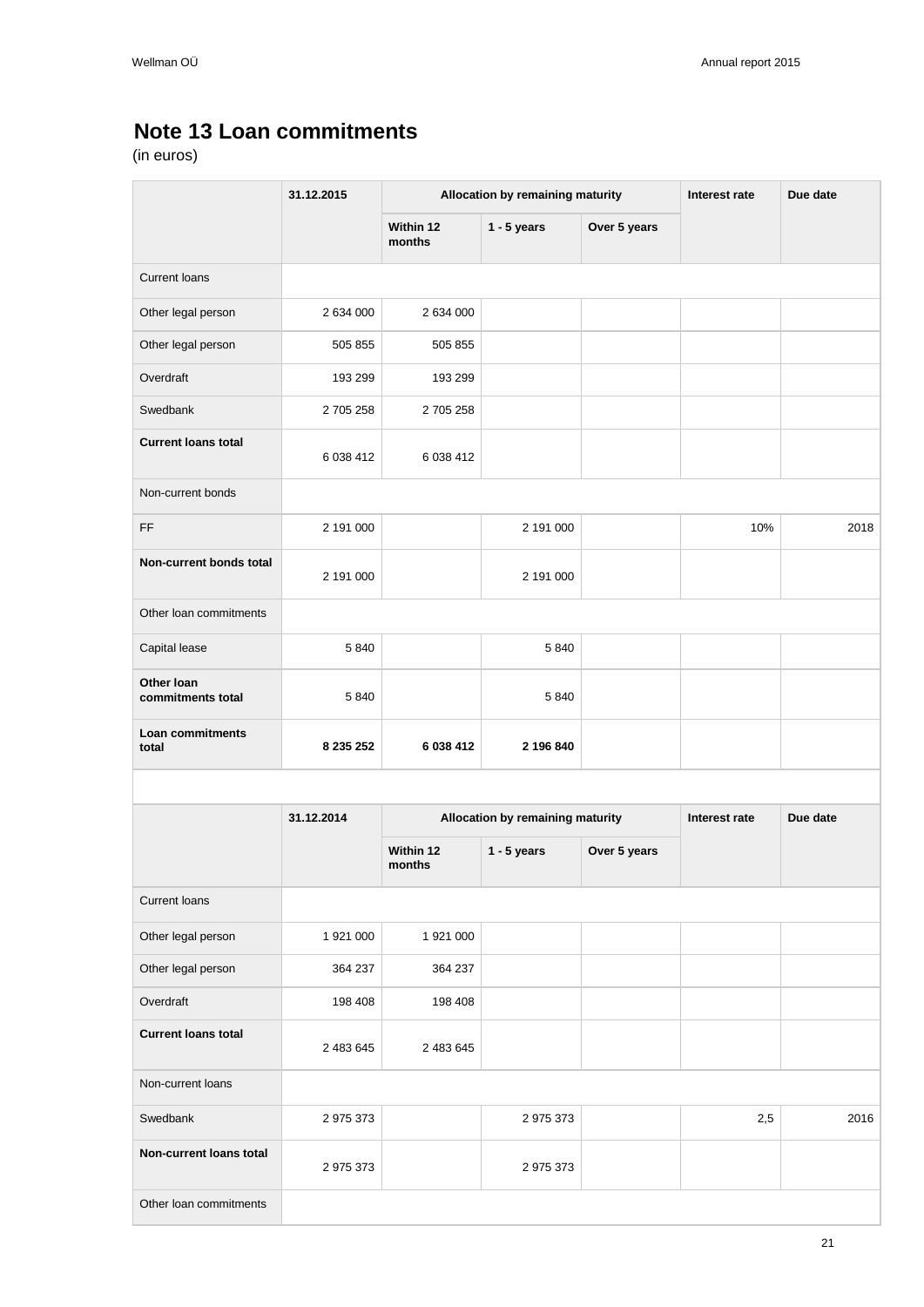| Capital lease                        | 7 5 3 6   |           | 7 5 3 6    |            |  |
|--------------------------------------|-----------|-----------|------------|------------|--|
| Other legal person                   | 1 0 0 0   |           | 1 0 0 0    |            |  |
| Other Ioan<br>commitments total      | 8 5 3 6   |           | 8 5 3 6    |            |  |
| Loan commitments<br>total            | 5 467 554 | 2 483 645 | 2983909    |            |  |
| Carrying amount of collateral assets |           |           |            |            |  |
|                                      |           |           | 31.12.2015 | 31.12.2014 |  |

| <b>Bulidings</b> | 4 5 6 5 6 6 0 | 4 881 855 |
|------------------|---------------|-----------|
| <b>Total</b>     | 4 565 660     | 4 881 855 |

The loan received from Swedbank has been secured by a pledge on the assets of the Latvia-based logistics centre. The loan will mature in October 2016. Negotiations are currently being held with other banks for extension of the loan. The management believes the negotiations will be successful.

## <span id="page-21-0"></span>**Note 14 payables and prepayments**

|                                          | 31.12.2015 | Allocation by remaining maturity |               |
|------------------------------------------|------------|----------------------------------|---------------|
|                                          |            | Within 12 months                 | $1 - 5$ years |
| Trade payables                           | 591 682    | 591 682                          |               |
| Employee payables                        | 147 098    | 147 098                          |               |
| Tax payables                             | 2 660 154  | 2 660 154                        |               |
| Other payables                           | 1 236 331  | 999 703                          | 236 628       |
| Interest payables                        | 35 000     | 35 000                           |               |
| Dividend payables                        | 523 408    | 523 408                          |               |
| Other accrued expenses                   | 677 923    | 441 295                          | 236 628       |
| Prepayments received                     | 992 629    | 992 629                          |               |
| Deferred income                          | 992 629    | 992 629                          |               |
| <b>Total payables and</b><br>prepayments | 5 627 894  | 5 391 266                        | 236 628       |
|                                          |            |                                  |               |
|                                          | 31.12.2014 | Allocation by remaining maturity |               |
|                                          |            | Within 12 months                 | $1 - 5$ years |
| Trade payables                           | 176 687    | 176 687                          |               |
| Employee payables                        | 105 687    | 105 687                          |               |
| Tax payables                             | 1 373 820  | 1 373 820                        |               |
| Other payables                           | 1 322 331  | 1 001 923                        | 320 408       |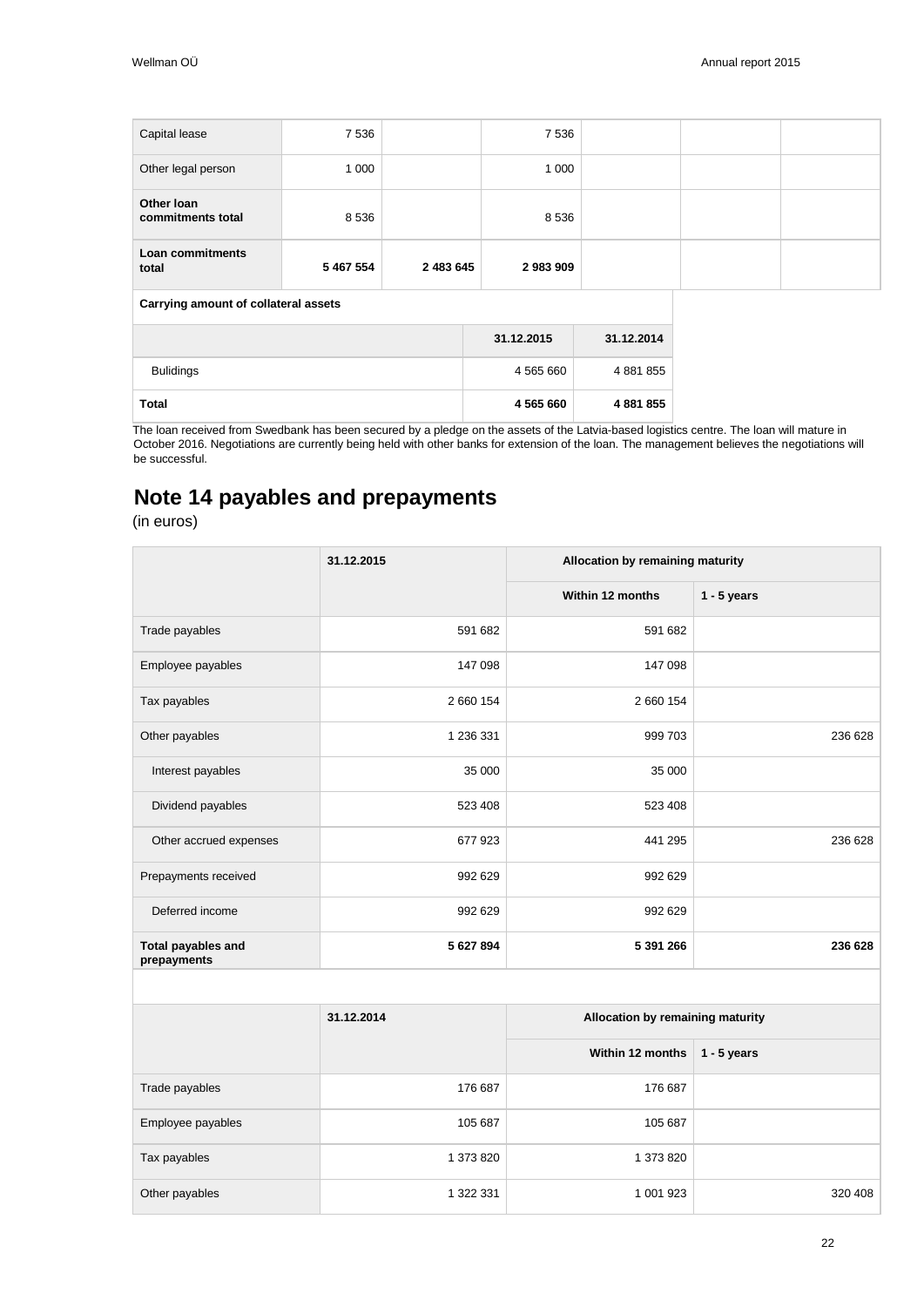| Interest payables                        | 43 386    | 43 386  |         |
|------------------------------------------|-----------|---------|---------|
| Dividend payables                        | 523 408   | 523 408 |         |
| Other accrued expenses                   | 755 537   | 435 129 | 320 408 |
| Prepayments received                     | 216 106   | 216 106 |         |
| Other received prepayments               | 216 106   | 216 106 |         |
| Payables to associated<br>companies      | 10 109    | 10 109  |         |
| <b>Total payables and</b><br>prepayments | 3 204 740 | 2884332 | 320 408 |

## <span id="page-22-0"></span>**Note 15 Contingent liabilities and assets**

(in euros)

|                                                 | 31.12.2015 | 31.12.2014 |
|-------------------------------------------------|------------|------------|
| <b>Contingent liabilities</b>                   |            |            |
| Distributable dividends                         | 6917494    | 7 992 408  |
| Income tax liability on distributable dividends | 1 729 373  | 2 124 564  |
| <b>Total contingent liabilities</b>             | 8 646 867  | 10 116 972 |

## <span id="page-22-1"></span>**Note 16 Share capital**

(in euros)

|                        | 31.12.2015 | 31.12.2014 |
|------------------------|------------|------------|
| Share capital          | 25 5 65    | 25 5 65    |
| Number of shares (pcs) |            |            |

## <span id="page-22-2"></span>**Note 17 Net sales**

|                                    | 2015      | 2014      |
|------------------------------------|-----------|-----------|
| Net sales by geographical location |           |           |
| Net sales in European Union        |           |           |
| United Kingdom                     | 1 0 0 0   | 483 000   |
| <b>Netherlands</b>                 | $\Omega$  | 2 0 0 0   |
| Czech Republic                     | 5 339 000 | 5 021 000 |
| Slovakia                           | 2 967 000 | 1827000   |
| Latvia                             | 878 520   | 805 624   |
| Estonia                            | 592 044   | 489 557   |
| Poland                             | 4 636 000 | 2 343 000 |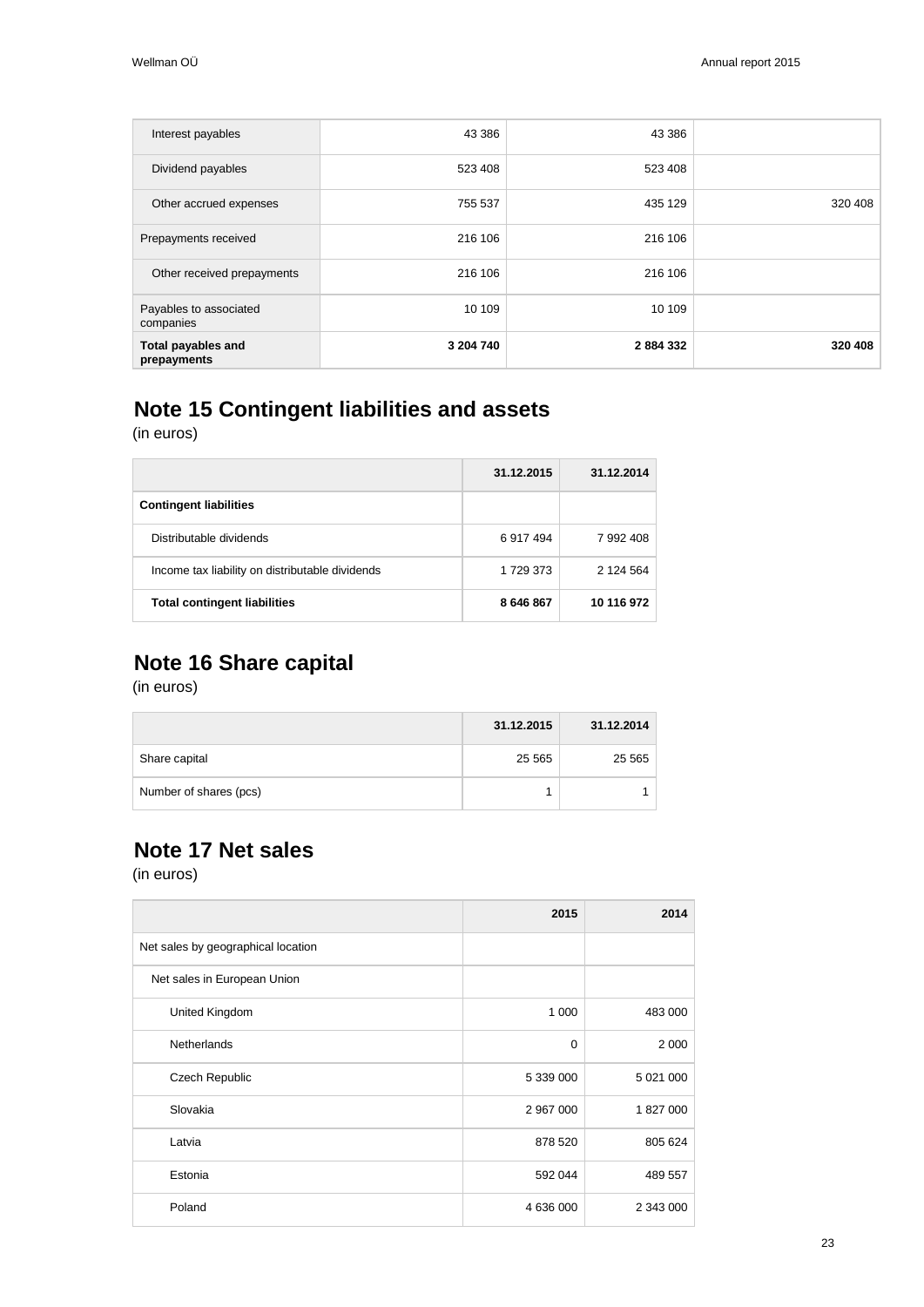| Spain                                     | 695 000     | 0             |
|-------------------------------------------|-------------|---------------|
| Malta                                     | 6 0 0 0     | 0             |
| Other European Union net sales            | $\Omega$    | 9 0 0 0       |
| Total net sales in European Union         | 15 114 564  | 10 980 181    |
| Net sales outside of European Union       |             |               |
| Gibraltar                                 | $\mathbf 0$ | 47 700        |
| Total net sales outside of European Union | 0           | 47700         |
| <b>Total net sales</b>                    | 15 114 564  | 11 027 881    |
| Net sales by operating activities         |             |               |
| Interest income                           | 12 281 000  | 9 0 9 4 0 0 0 |
| Commissions and fees                      | 1 258 000   | 145 298       |
| Logistics                                 | 878 520     | 805 624       |
| Sale of goods                             | 527 902     | 624 337       |
| <b>Rental services</b>                    | 20 6 29     | 25 215        |
| Other services                            | 1 1 3 4     | 47700         |
| Vehicle repair and maintenance            | 147 379     | 285 707       |
| <b>Total net sales</b>                    | 15 114 564  | 11 027 881    |

# <span id="page-23-0"></span>**Note 18 Miscellaneous operating expenses**

|                                                   | 2015         | 2014       |
|---------------------------------------------------|--------------|------------|
| Leases                                            | $-198897$    | $-109897$  |
| Miscellaneous office expenses                     | $-465013$    | $-898638$  |
| Travel expense                                    | $-69671$     | $-65370$   |
| Allowance for doubtful receivables                | $-166813$    | 0          |
| Guarantee and loan insurance expenses             | $\Omega$     | $-1468000$ |
| Allowance for doubtful loan receivables           | -3 788 000   | $-1514000$ |
| Allowance for doubtful secondary loan receivables | $-534000$    | $-194000$  |
| Loan insurance indemnities                        | $\Omega$     | 251 000    |
| Impairment losses                                 | $-713000$    | $-97000$   |
| Credit assessment                                 | $-304000$    | $-291000$  |
| Marketing expenses                                | $-2$ 192 437 | -1 326 687 |
| Outsourced services                               | $-1091000$   | $-694677$  |
| Other                                             | -438 595     | $-205685$  |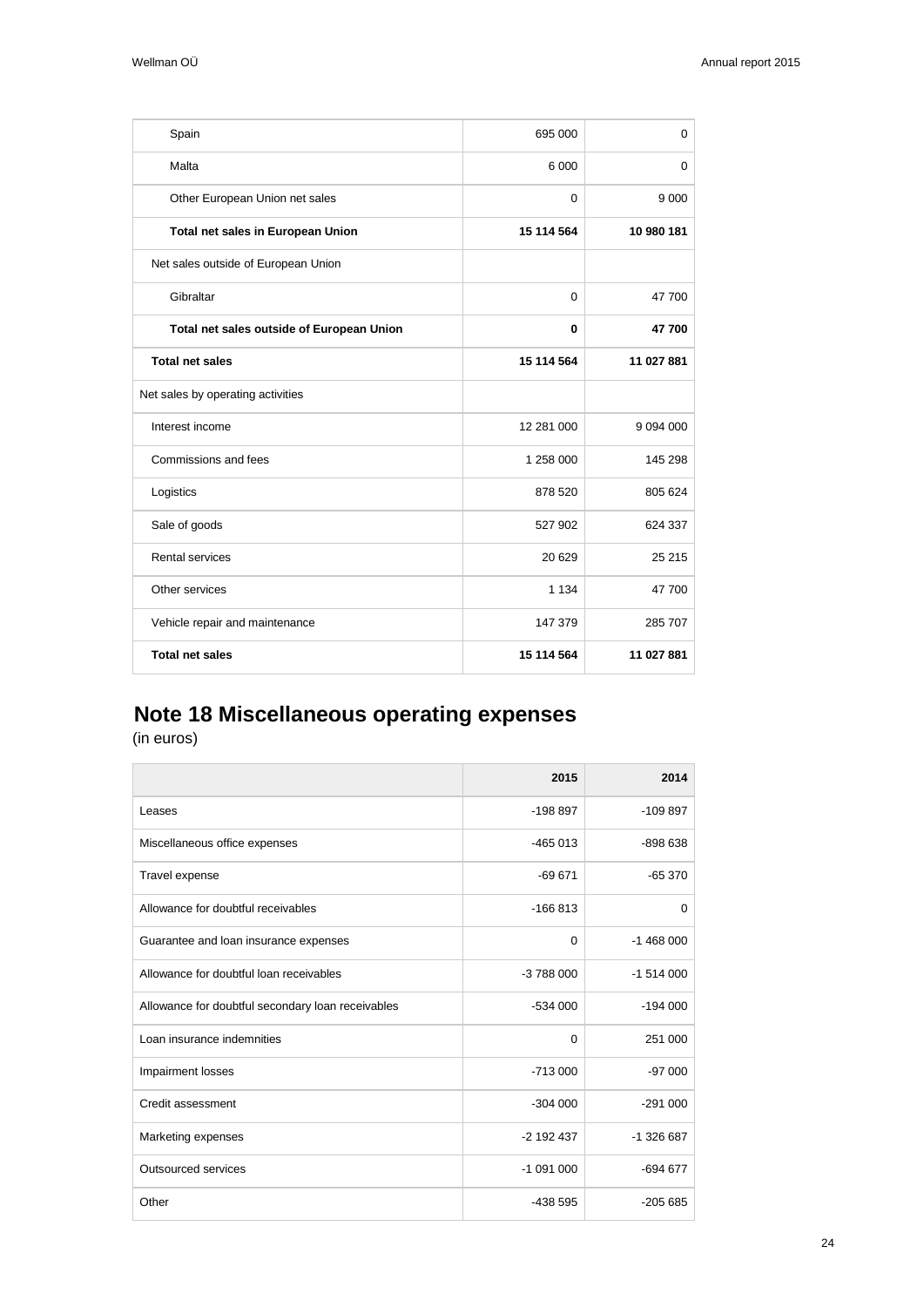| Total miscellaneous operating expenses | -9 961 426 | -6 613 954 |
|----------------------------------------|------------|------------|
|----------------------------------------|------------|------------|

## <span id="page-24-0"></span>**Note 19 Labor expense**

(in euros)

|                                                              | 2015       | 2014       |
|--------------------------------------------------------------|------------|------------|
| Wage and salary expense                                      | -1 377 729 | $-1048946$ |
| Social security taxes                                        | $-343.452$ | -243 445   |
| <b>Total labor expense</b>                                   | -1 721 181 | -1 292 391 |
| Average number of employees in full time equivalent<br>units | 127        | 88         |

## <span id="page-24-1"></span>**Note 20 Other operating expenses**

(in euros)

|                                    | 2015         | 2014      |
|------------------------------------|--------------|-----------|
| Fines, penalties and compensations | $-1178$      | $-1314$   |
| Sponsorship                        | $-850$       |           |
| Allowance for other receivables    | $-1$ 129 838 | $-106462$ |
| Other                              | $-5061$      | $-370256$ |
| Total other operating expenses     | -1 136 927   | -478 032  |

# <span id="page-24-2"></span>**Note 21 Other financial income and expense**

(in euros)

|                                                                            | 2015      | 2014      |
|----------------------------------------------------------------------------|-----------|-----------|
| Financial income and expenses related to shares of<br>associated companies | $-28018$  | -23 895   |
| Interest expenses                                                          | -581 269  | $-306401$ |
| Other net financial items                                                  | $-10.540$ | 43 296    |
| Total other financial income and expense                                   | -619 827  | -287 000  |

## <span id="page-24-3"></span>**Note 22 Income Tax**

(in euros)

Income tax expenses consist of the income tax imposed on the profit posted by subsidiaries pursuant to the laws of their host countries: EUR 1 590 667 (2014: EUR 1 182 667), as well as a change in deferred income tax: EUR -9 123 (2014: EUR 275 686), i.e. a total of EUR 1 581 544 (2014: EUR 1 458 353).

### <span id="page-24-4"></span>**Note 23 Related parties**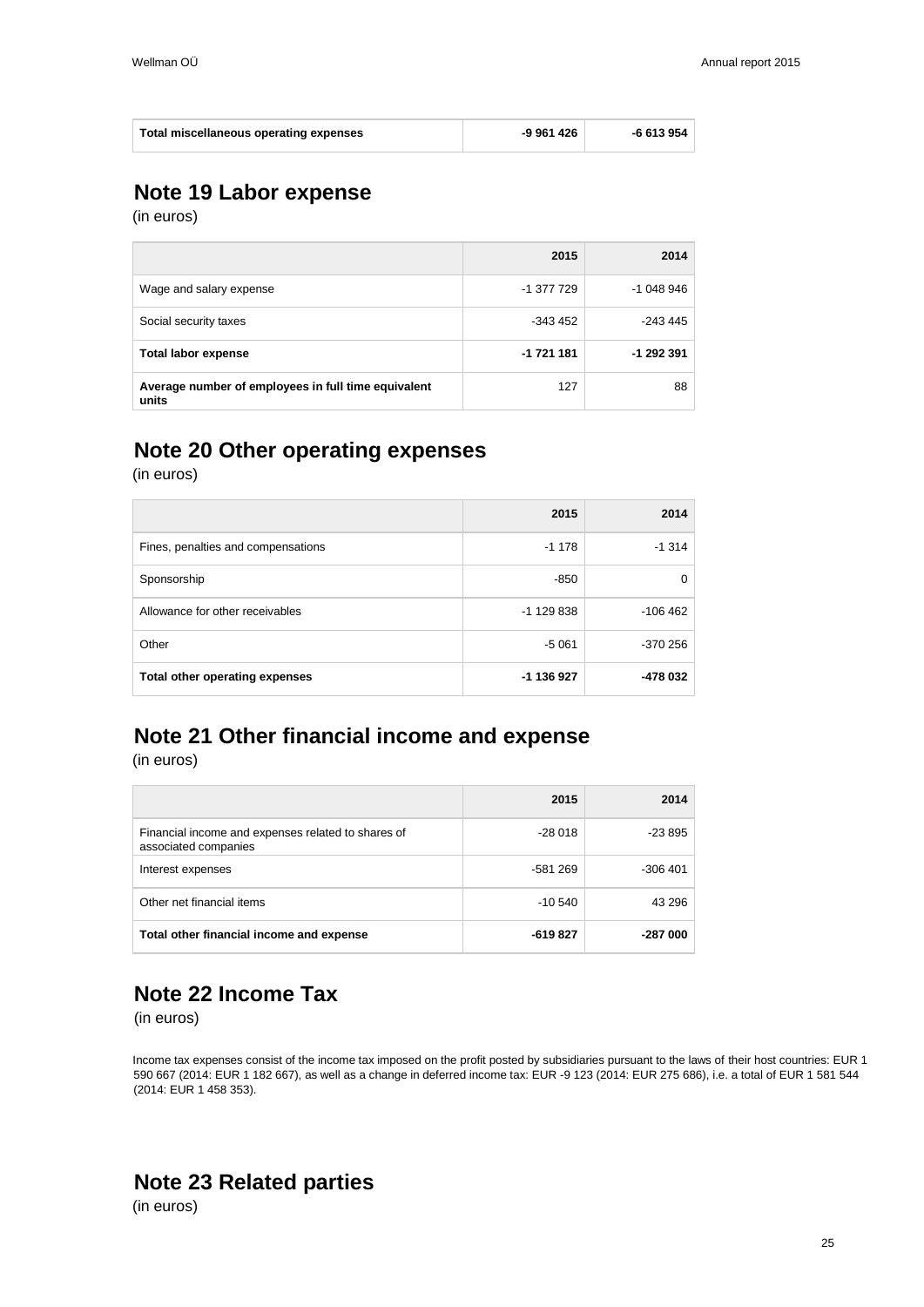| Parent company of the reporting entity        | Wellman OÜ |
|-----------------------------------------------|------------|
| Country of registration of the parent company | Eesti      |

|  |  |  | Related party balances according to groups |  |  |
|--|--|--|--------------------------------------------|--|--|
|--|--|--|--------------------------------------------|--|--|

|                                                                                                                                                                       |               | 31.12.2015         | 31.12.2014         |                                  |         |                   |                                 |
|-----------------------------------------------------------------------------------------------------------------------------------------------------------------------|---------------|--------------------|--------------------|----------------------------------|---------|-------------------|---------------------------------|
|                                                                                                                                                                       |               | <b>Receivables</b> | <b>Receivables</b> | <b>Liabilities</b>               |         |                   |                                 |
| Associate                                                                                                                                                             |               | 242 353            | 242 353            |                                  |         |                   |                                 |
| Management and higher<br>supervisory body and<br>individuals with material<br>ownership interest and<br>material influence of<br>management and higher                |               | 168 300            | 168 300            |                                  | 413 492 |                   |                                 |
| 2015                                                                                                                                                                  | Purcha<br>ses | <b>Sales</b>       | Given<br>loans     | <b>Given loans</b><br>repayments |         | Loans<br>received | Loans<br>received<br>repayments |
| Parent company                                                                                                                                                        | 9596          | 23 050             | 253 307            | -188 744                         |         | 182 550           | 0                               |
| Subsidiary                                                                                                                                                            |               |                    | 50 973             | $-8963$                          |         | 79 129            | $-3800$                         |
| Management<br>and higher<br>supervisory body<br>and individuals<br>with material<br>ownership<br>interest and<br>material<br>influence of<br>management<br>and higher |               |                    | 3862               |                                  |         |                   |                                 |
| Remuneration and other significant benefits<br>calculated for members of management and<br>highest supervisory body                                                   |               |                    |                    |                                  |         |                   |                                 |
|                                                                                                                                                                       |               |                    | 2015               | 2014                             |         |                   |                                 |
| Remuneration                                                                                                                                                          |               |                    | 25 260             | 5484                             |         |                   |                                 |

## <span id="page-25-0"></span>**Note 24 Events after the balance sheet date**

In April, dividends were received from the subsidiary Friendly Finance OÜ in the amount of EUR 1 363 000. A participating interest was sold to Friendly Finance OÜ at a price of EUR 7 425 044.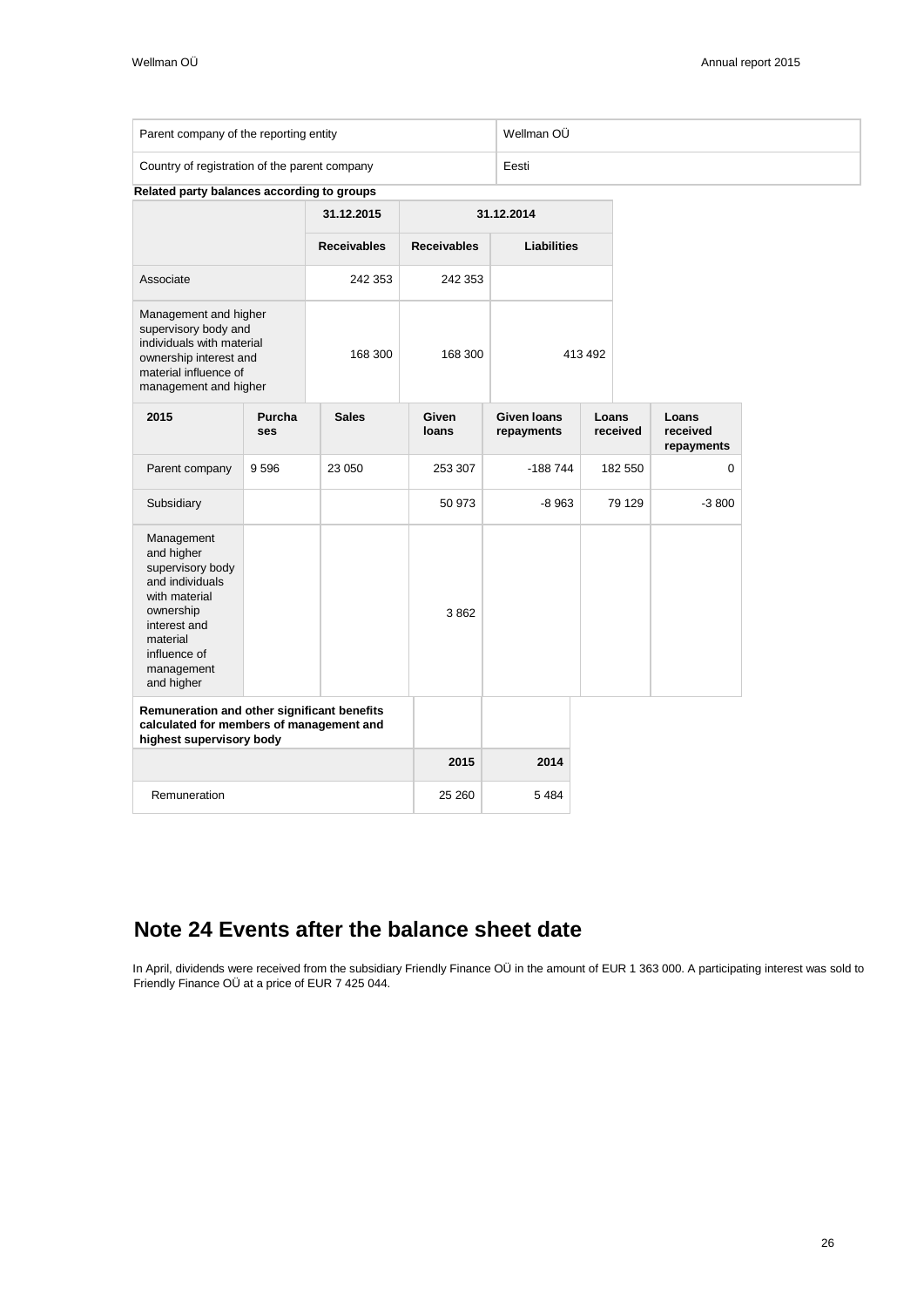### <span id="page-26-0"></span>**Note 25 Non consolidated statement of financial position** (in euros)

|                                            | 31.12.2015 | 31.12.2014 |
|--------------------------------------------|------------|------------|
| Assets                                     |            |            |
| <b>Current assets</b>                      |            |            |
| Cash and cash equivalents                  | 5 0 0 7    | 28 086     |
| <b>Financial investments</b>               | 0          | 912        |
| Receivables and prepayments                | 716931     | 1 463 465  |
| <b>Total current assets</b>                | 721938     | 1 492 463  |
| Non-current assets                         |            |            |
| Investments in subsidiaries and associates | 3759561    | 2 941 957  |
| <b>Financial investments</b>               | 0          | 175 565    |
| Receivables and prepayments                | 3 498 188  | 4 468 333  |
| Investment property                        | 477 839    | 487 652    |
| Property, plant and equipment              | 82713      | 83 352     |
| <b>Total non-current assets</b>            | 7818301    | 8 156 859  |
| <b>Total assets</b>                        | 8 540 239  | 9 649 322  |
| Liabilities and equity                     |            |            |
| Liabilities                                |            |            |
| <b>Current liabilities</b>                 |            |            |
| and prepayments                            | 751 689    | 573 231    |
| <b>Total current liabilities</b>           | 751 689    | 573 231    |
| <b>Total liabilities</b>                   | 751 689    | 573 231    |
| OmakapitalEquity                           |            |            |
| Issued capital                             | 25 565     | 25 565     |
| Statutory reserv capital                   | 5405       | 5 4 0 5    |
| Retained earnings (loss)                   | 9 045 121  | 9 263 471  |
| Annual period profit (loss)                | -1 287 541 | -218 350   |
| <b>Total equity</b>                        | 7788550    | 9 076 091  |
| <b>Total liabilities and equity</b>        | 8 540 239  | 9 649 322  |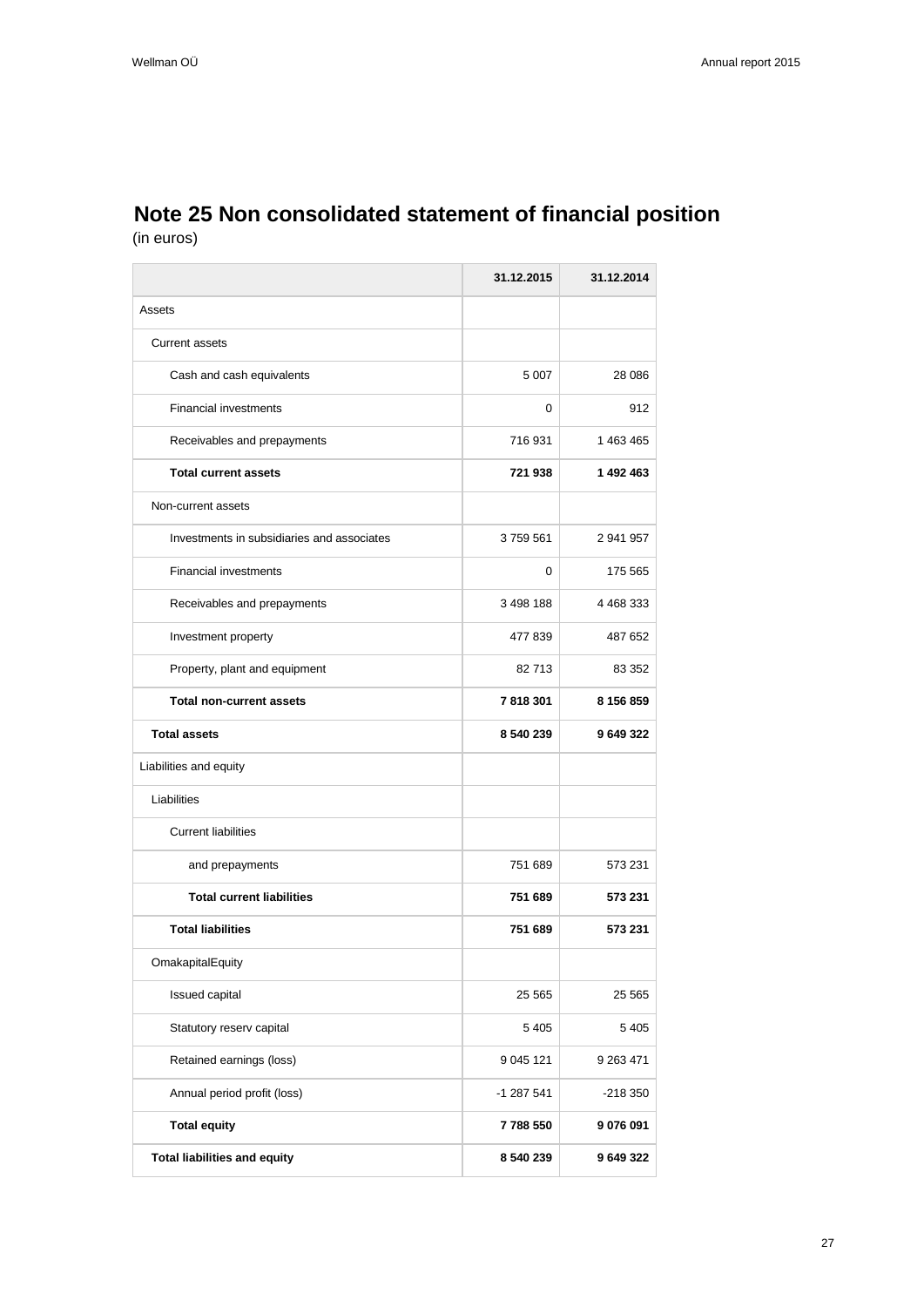## <span id="page-27-0"></span>**Note 26 Income statement**

(in euros)

|                                             | 2015       | 2014      |
|---------------------------------------------|------------|-----------|
| Revenue                                     | 44 813     | 218 213   |
| Other income                                | 307        | 3 2 8 7   |
| Other operating expense                     | $-224990$  | $-153745$ |
| Employee expense                            | $-5747$    | $-5485$   |
| Depreciation and impairment loss (reversal) | $-18711$   | $-18973$  |
| Depreciation and impairment loss (reversal) | -1 130 702 | $-367513$ |
| <b>Total profit (loss)</b>                  | -1 335 030 | $-324216$ |
| Other financial income and expense          | 47 489     | 105 866   |
| Profit (loss) before tax                    | $-1287541$ | $-218350$ |
| Annual period profit (loss)                 | -1 287 541 | $-218350$ |

### <span id="page-27-1"></span>**Note 27 Non consolidated statement of cash flows** (in euros)

|                                                                           | 2015       | 2014      |
|---------------------------------------------------------------------------|------------|-----------|
| Cash flows from operating activities                                      |            |           |
| Profit (loss)                                                             | $-1335030$ | $-324216$ |
| Adjustments                                                               |            |           |
| Depreciation and impairment loss (reversal)                               | 18711      | 18 973    |
| Other adjustments                                                         | 1 607 541  | 76 383    |
| <b>Total adjustments</b>                                                  | 1626252    | 95 356    |
| Changes in receivables and prepayments related to<br>operating activities | -746 534   | -74 502   |
| Changes in payables and prepayments related to operating<br>activities    | 178 458    | 10 222    |
| Total cash flows from operating activities                                | -276 854   | $-293140$ |
| Cash flows from investing activities                                      |            |           |
| Other cash receipts from sales of other financial<br>investments          | $\Omega$   | 256 951   |
| Loans given                                                               | 257 169    | 397 556   |
| Repayments of loans given                                                 | $-188744$  | $-361697$ |
| Total cash flows from investing activities                                | 68 4 25    | 292 810   |
| Cash flows from financing activities                                      |            |           |
| Loans received                                                            | 185 350    | 7 9 64    |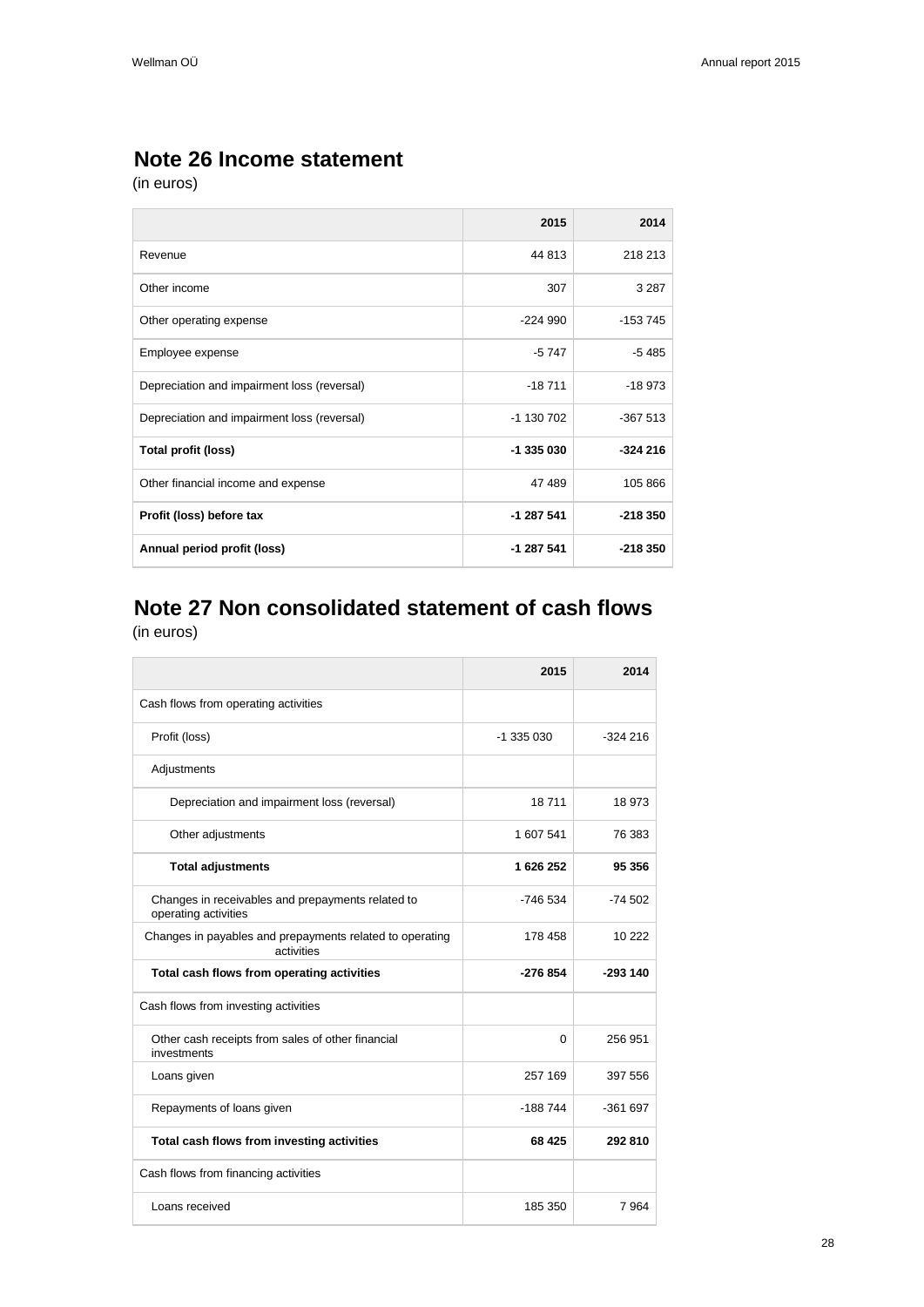| Repayments of loans received                     | 0        | -878   |
|--------------------------------------------------|----------|--------|
| Total cash flows from financing activities       | 185 350  | 7 086  |
| <b>Total cash flows</b>                          | $-23079$ | 6756   |
| Cash and cash equivalents at beginning of period | 28 086   | 21 330 |
| Change in cash and cash equivalents              | $-23079$ | 6756   |
| Cash and cash equivalents at end of period       | 5 0 0 7  | 28.086 |

# <span id="page-28-0"></span>**Note 28 Non consolidated statement of changes in equity**

|                                                                                             |                |                             |                                      | <b>Total</b>  |
|---------------------------------------------------------------------------------------------|----------------|-----------------------------|--------------------------------------|---------------|
|                                                                                             | Issued capital | Statutory reserv<br>capital | Retained earnings<br>$(\text{loss})$ |               |
| 31.12.2013                                                                                  | 25 5 65        | 5 4 0 5                     | 9 263 471                            | 9 2 9 4 4 4 1 |
| Annual period profit<br>(loss)                                                              |                |                             | $-218350$                            | $-218350$     |
| 31.12.2014                                                                                  | 25 5 65        | 5 4 0 5                     | 9 045 121                            | 9 0 7 6 0 9 1 |
| Annual period profit<br>$(\text{loss})$                                                     |                |                             | $-1287541$                           | $-1287541$    |
| 31.12.2015                                                                                  | 25 5 65        | 5 4 0 5                     | 7 757 580                            | 7788550       |
| Governing and material<br>influence ownership<br>interest value of<br>financial position    |                |                             | $-3759561$                           | $-3759561$    |
| Governing and material<br>influence on the value<br>Of holdings under the e<br>quity method |                |                             | 3 887 926                            | 3887926       |
| <b>Restated non</b><br>consolidated equity<br>31.12.2015                                    | 25 5 65        | 5 4 0 5                     | 7885945                              | 7916915       |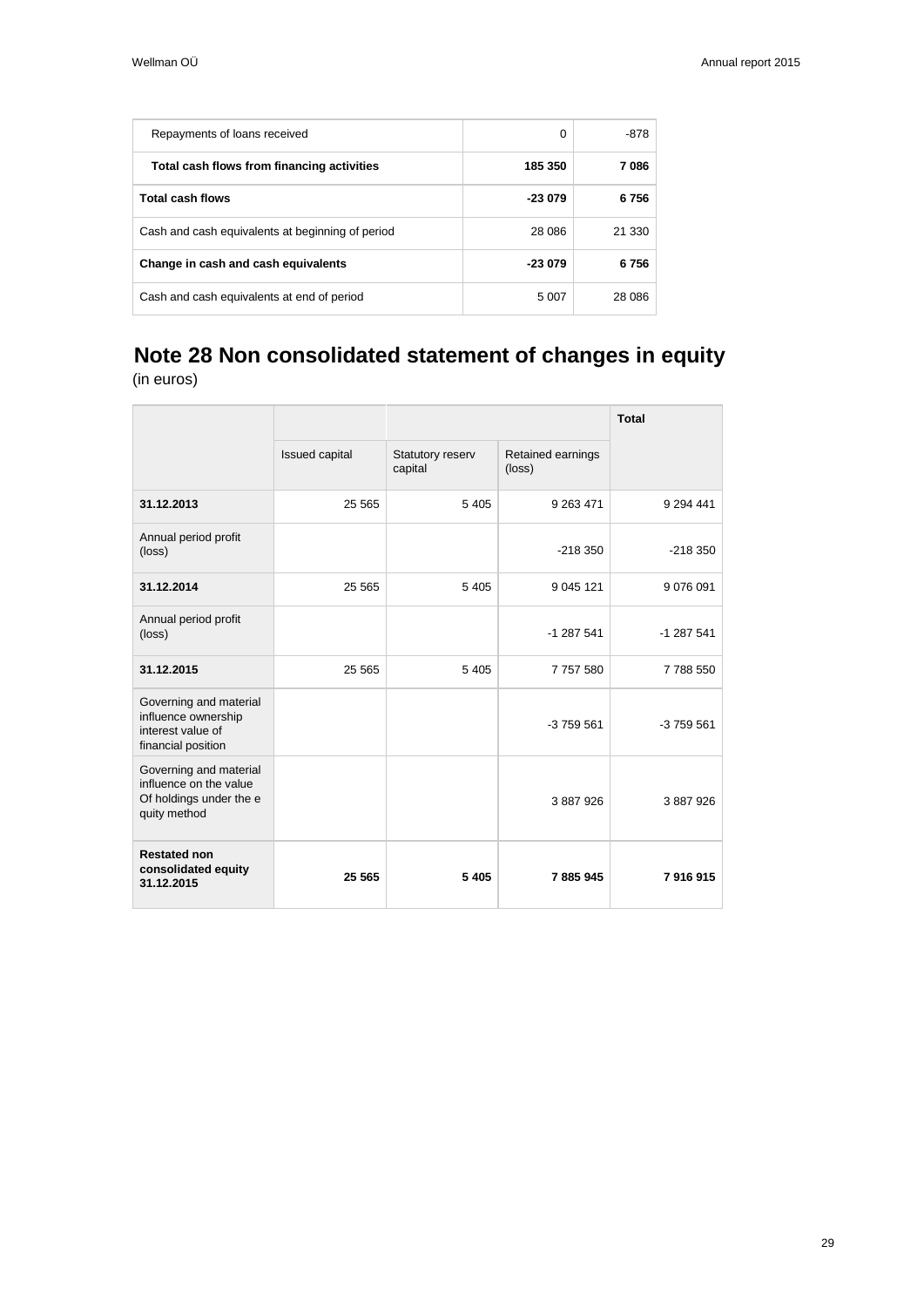## <span id="page-29-0"></span>**Digital Signatures**

Annual report was finished: 26.05.2016

### **Osaühing Wellman (registry code: 10093020) 01.01.2015 - 31.12.2015 annual report has been digitaly signed**

| Name of the signatory | Signer role                | Signature time |
|-----------------------|----------------------------|----------------|
| IVO TAHK              | Member of management board | 26.05.2016     |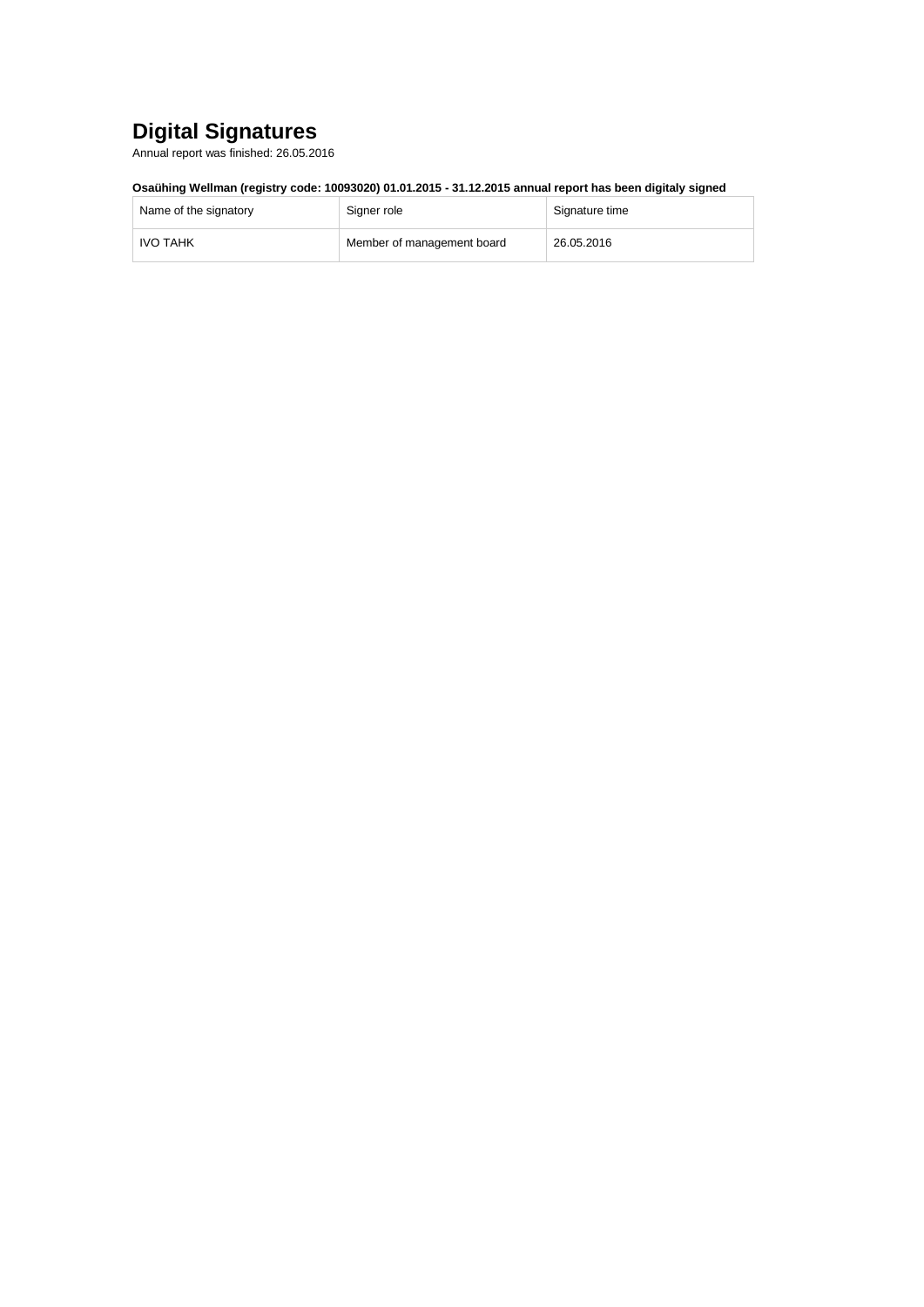### <span id="page-30-0"></span>**Independent auditor's report**

To the shareholders of OÜ Wellmann

We have audited the financial statements of OÜ Wellmann, containing the balance sheet as at 31.12.2015, income statement, statement of changes in equity and cash flow statement for the year then ended, as well as summary of the accounting principles and other explanatory notes to the financial statements.

The audited financial statements, set out on pages 4-28, have been attached to this report.

#### **Management responsibility with regard to the financial statements**

The management is responsible for the preparation of the financial statements and its fair presentation in accordance with the generally accepted accounting principles of Estonia, as well as for maintaining internal control relevant to the appropriate preparation and presentation of the financial statements that are free from material misstatement, whether due to fraud or error.

#### **Authorised auditor's responsibility**

Our responsibility is to express an opinion on the financial statements based on out audit.

We conducted our audit in accordance with the International Standards on Auditing (Estonia).

These standards require that we comply with ethical requirements, and plan and perform the audit to obtain reasonable assurance about whether the financial statements are free from material misstatement.

An audit involves performing procedures to obtain audit evidence about the amounts and disclosures in the financial statements.

The volume and content of these procedures depend on the authorised auditor's judgement, including assessment of the risks of material misstatement of the financial statements, whether due to fraud or error.

In making those risk assessments, the authorised auditor considers internal control relevant to the entity's preparation and true and fair presentation of the financial statements in order to design audit procedures that are appropriate in the circumstances, but not for the purpose of expressing an opinion on the effectiveness of the entity's internal control.

An audit also includes assessing the accounting policies used and significant estimates made by management, as well as evaluating the overall financial statement presentation.

We believe that the audit evidence we have obtained is sufficient and appropriate to provide a basis for our opinion.

#### **Opinion**

In our opinion, the attached financial statements give, in all material respects, a true and fair view of the financial position of OÜ Wellmann as at 31.12.2015, and of its results and cash flow for the year then ended in accordance with the generally accepted accounting principles of Estonia.

/digitally signed/ Taivo Epner

Authorised auditor No 167 Epner Audit OÜ Audit firm activity licence No 271 Vanemuise 42-9, Tallinn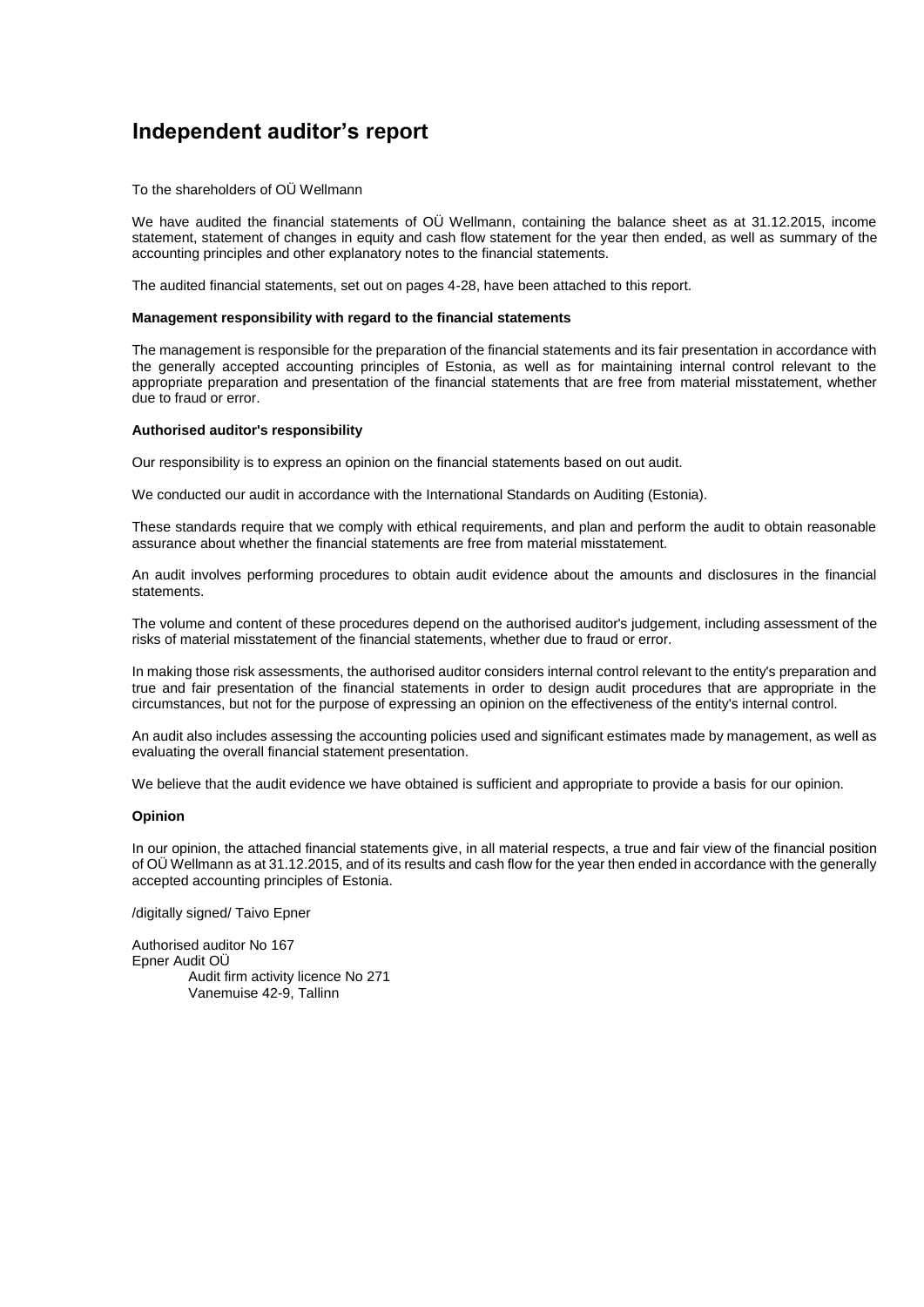### **Authorised auditor digital signatures**

**Osaühing Wellman (registry code: 10093020) 01.01.2015 - 31.12.2015 independent auditor's report added to the annual report has been digitally signed**

| Name of the signatory | Signer role        | Signature time |
|-----------------------|--------------------|----------------|
| <b>TAIVO EPNER</b>    | Authorised auditor | 27.05.2016     |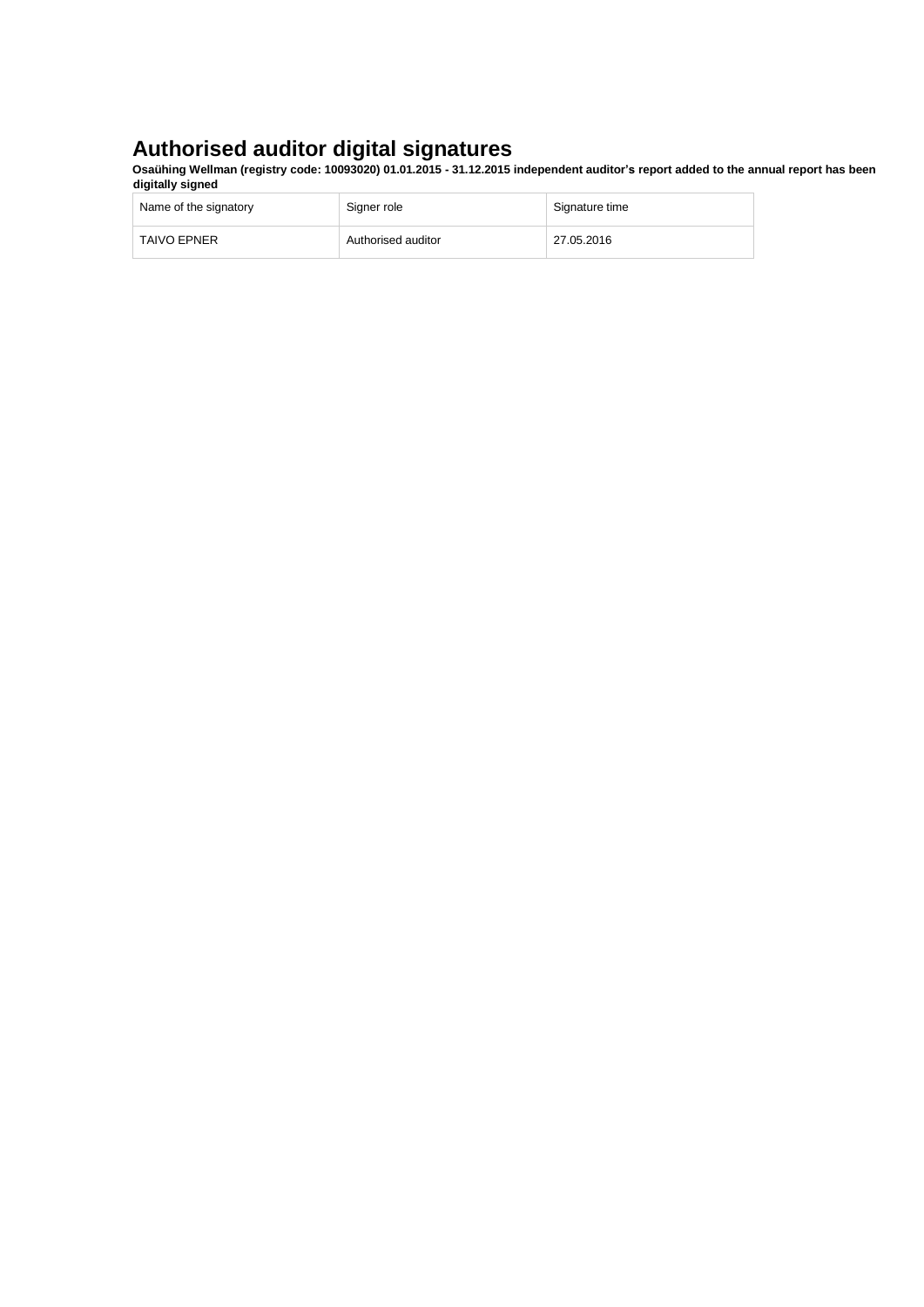## **Profit distribution proposal**

| (in euros)                                      |               |
|-------------------------------------------------|---------------|
|                                                 | 31.12.2015    |
| Retained earnings (loss)                        | 9 9 9 1 3 1 7 |
| Annual period profit (loss)                     | $-1$ 344 450  |
| Total                                           | 8 646 867     |
| <b>Distribution</b>                             |               |
| Retained earnings after distribution (covering) | 8 646 867     |
| <b>Total</b>                                    | 8 646 867     |